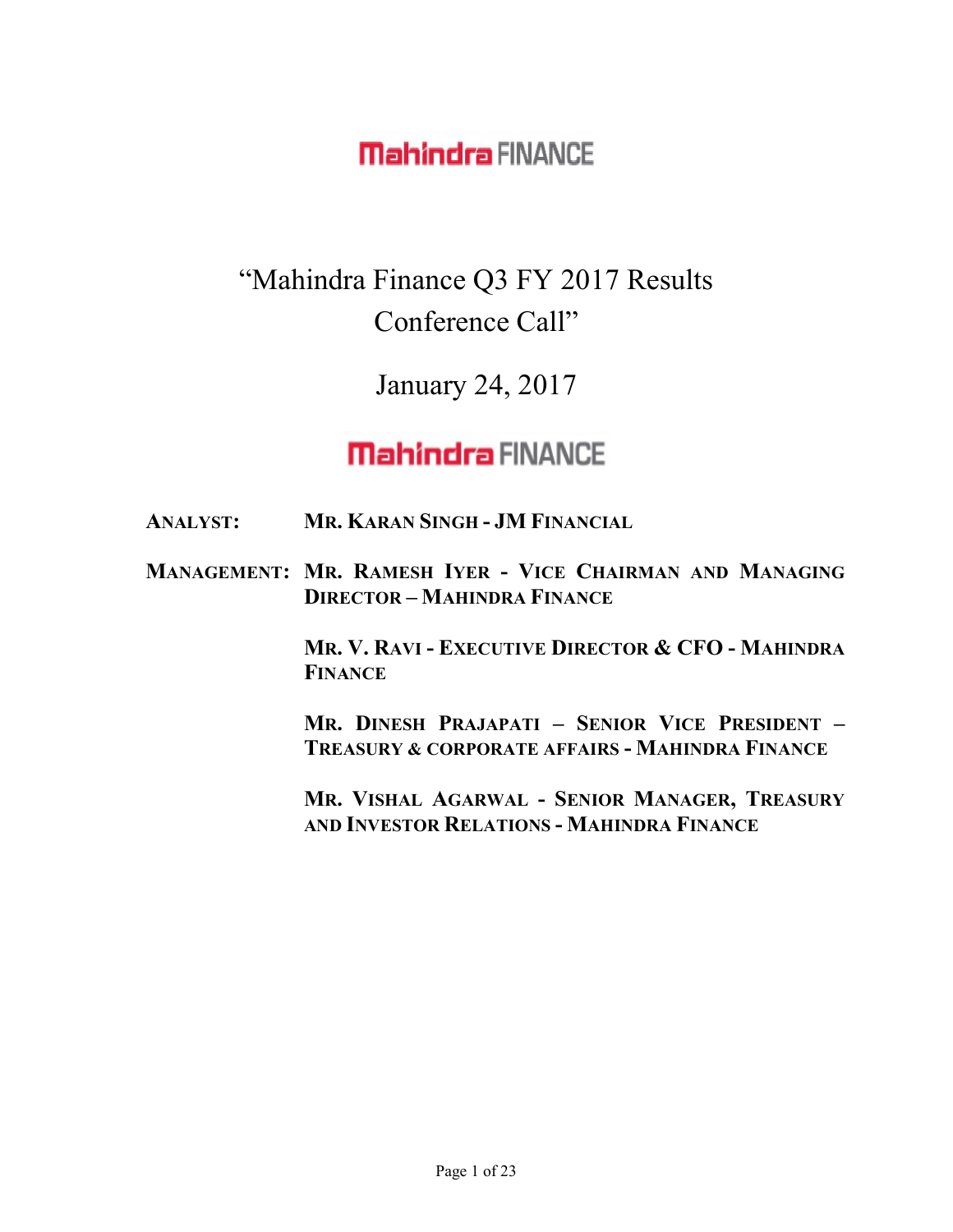Mahindra Finance January 24, 2017

- Moderator: Ladies and gentlemen, good day and welcome to the Mahindra Finance O3 FY2017 Results Conference Call, hosted by JM Financial. As a reminder, all participant lines will be in the listenonly mode and there will be an opportunity for you to ask questions after the presentation concludes. Should you need assistance, during the conference call please signal an operator by pressing "\*" and then "0" on your touchtone phone. Please note that this conference is being recorded. I now hand the conference over to Mr. Karan Singh from JM Financial. Thank you and over to you Sir!
- Karan Singh: Thank you. Good evening everybody and welcome to Mahindra & Mahindra Financials Services earnings call to discuss the third quarter results. To discuss the results we have on the call, Mr. Ramesh Iyer, who is the Vice Chairman and Managing Director, Mr. Ravi, who is the Executive Director and CFO, and Mr. Dinesh Prajapati, who is the Senior Vice President, Treasury & Corporate Affairs and Mr. Vishal Agarwal, who is Senior Manager, Treasury and Investor Relations. May I request Mr. Iyer to take us through the financial highlights subsequent to which we can open the floor for Q&A session? Over to you Sir!
- Ramesh Iyer: Good afternoon. You must have seen the numbers that has already posted and release must have been complete already. So I do not want to go line-by-line in terms of the results, but let me kind of tell you what do we see from here and why we are, where we are and how do we propose to handle it going forward is what I would try to kind of cover in my initial address.

So if you kind of look at our disbursements, we have had decent quarter with the disbursement growth and that is some positive indication of how the rural market is turning out to be. I would like for this purpose to split the quarter into, honestly three months independently, so, October being one, November and then December.

 October was extremely good from our point of view in the sense that after September, October with a good festival season, the demand picked up and the vehicle sales picked up, tractor sales went up and we were direct beneficiary of that growth and we actually registered a 20%, 22% plus growth in October standalone in terms of volumes are concerned.

 And then comes there was a spillover benefit in November first week from October demand and then comes the demonetization of November 8, 2016 and we had one address in between after this and unfortunately the whole of November was, where people just did not know what was happening, how to handle this, what is the next thing coming in and therefore there was complete slowdown as far as rural market is concerned and the volumes also went down during the same period and the volumes went down for various reasons and one of them was the sentiments got weak straightaway, because people did not know how long will this situation really impact, therefore why is this is the right time to buy a new vehicle was the fundamental question.

 It was also followed up by exchange programs were not happening well because one always feared the second hand vehicle normally is bought by people or brokers with a lot of cash etc., and therefore they were not readily available in the system and therefore exchange was another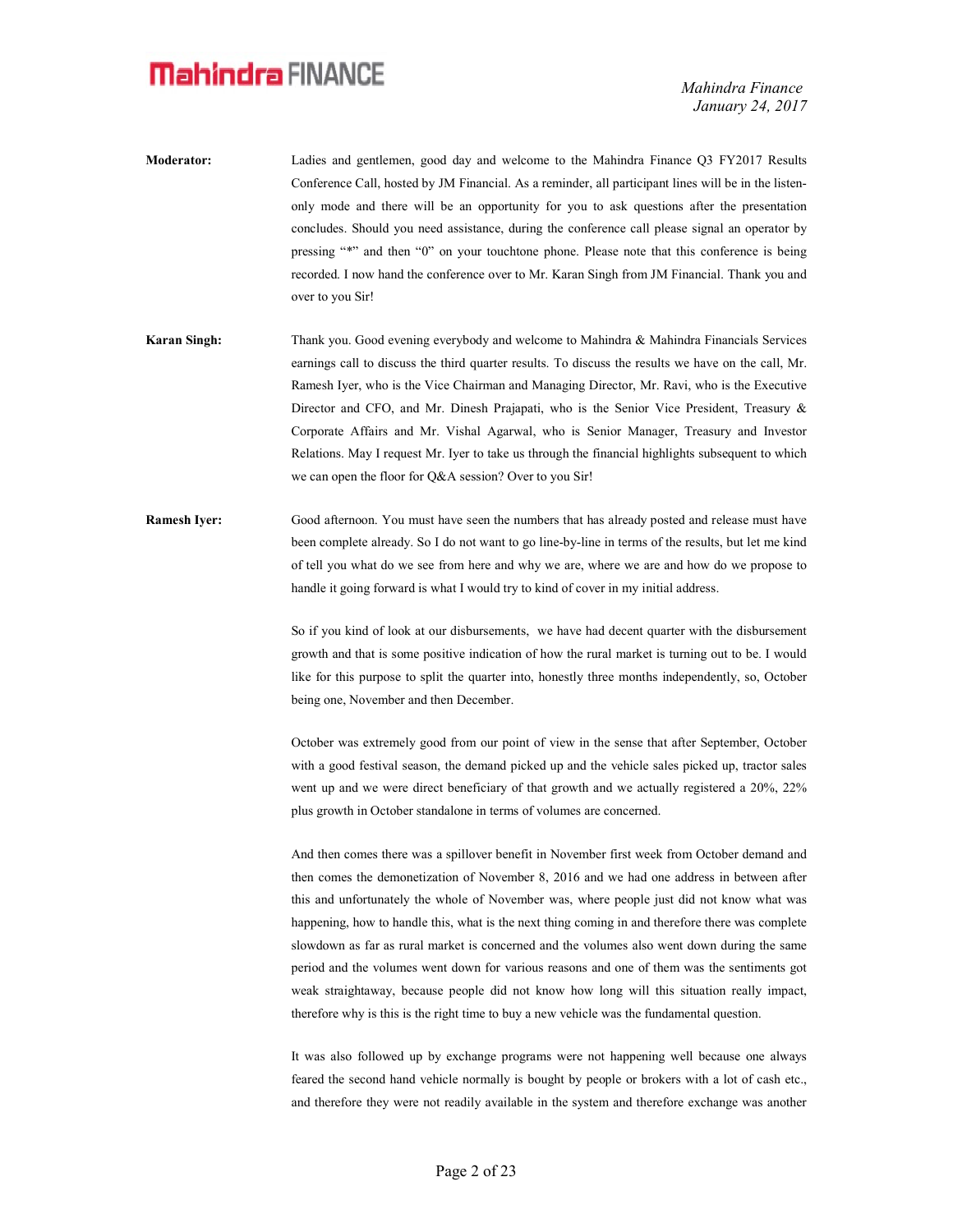area where there was a pressure and third area of pressure was, customers who brought in margin money the 20%, 25% upfront normally people do bring it in cash, either out of sale of their old vehicle or from borrowing from friends, relatives or own money and that size of the money also was being much smaller, having the overall sales volumes got impacted and we also went through that impact of that volume and therefore November in itself did not show a mega growth.

 Then came December where there was a pending enquiry available in the hands of the dealer and then the OEM supported the December sales by good discounts and various programs that they initiated because inventory levels had to be brought down by most of these OEMs. Considering all of that December once again registered a growth for us and therefore we ended up the quarter at a decent growth of 15%, 17% plus.

 We believe that with a great monsoon, the November yields were extremely good and we were very, very happy when we actually in September sales were and we believe that this quarter will show some phenomenal change even in terms of our recoveries are concerned, and I must remind you that the rural cash flows are farm driven while it is also well supported by various infra cash flows, contracting segment cash flows etc., but fundamentally rural still remains upward of 80%, 85% cash driven economy and then transaction of this nature does put that tremendous extra pressure in the system of how do they handle their transaction going forward.

 So we had a bit of problem in terms of our recoveries are concerned. October was exactly like last October because normally during this festival period and pre-harvest etc., there is normally an investment and people do get ready for the January cropping and therefore they do buy seeds, fertilizers etc., in October and that money normally gets invested for these items and October for us historically has been a month where the collection efficiencies remain between 85% and 90% and we saw that the same and we did not overreact to it and we felt things are going well and if November had not happened the way it went through we believe that the crop money would have come in and we would have seen a very, very different picture to what we are seeing.

 So our belief was that crop being good in November and readiness for January crop was getting on way we thought rural is bouncing back to normalcy and the volumes reflected that kind of sentiment, but with this impact of demonetization that came in, November we had steep fall in our collection of upward of 20% and that really put tremendous pressure in terms of where the quarter is going to end for us, but the fact still remains that the customer were available to be met discussed, vehicles are available, we really understood the problem of the customer and as we mentioned in our first address, we took a very conscious view of how to deal with good customer and how to deal with not so good customer.

 We also took a very conscious view some one who is not otherwise paying as even in the past, this is the right time to go and pickup their vehicle, because we did not believe their intention were fair and good that they would have come out of this even in demonetization had not happened, because demonetization brought this very clear spirit between good and not so good customer. So in this quarter we actually added about 70,000 contracts moved into NPA which otherwise would not have been just larger number but for demonetization, but against the 70,000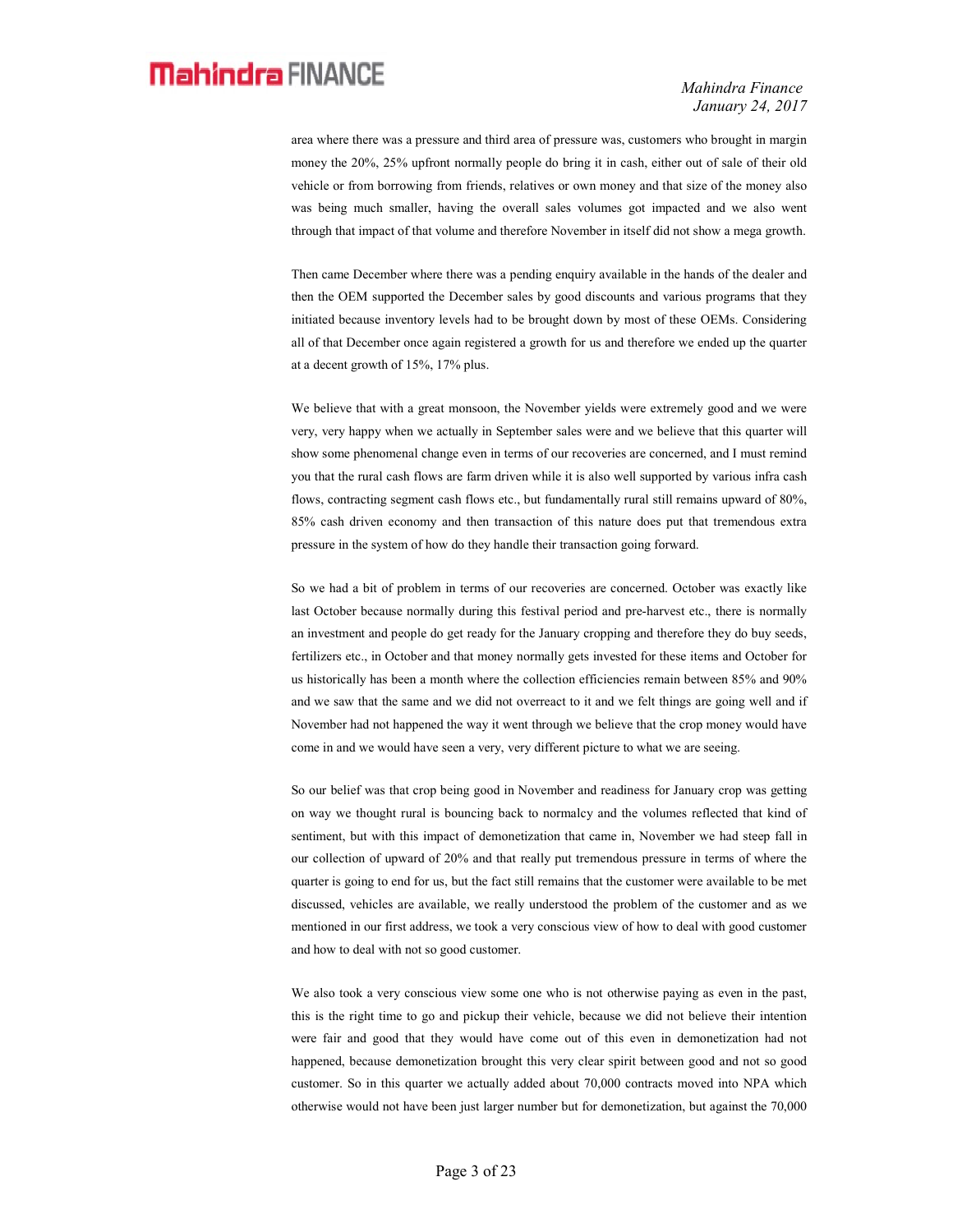we are also seeing upward of 40,000 - 45,000 of the contracts have registered movement during this quarter while they have not been able to pay full enough to come out of the NPA, but that is the confidence which takes us to the next quarter as if these contracts continued to behave in the direction of positivity, it helps us to solve this as we go to the next quarter.

 I think our own belief is the fastest to come out of this problem would be the farmer and therefore the tractor segment or the vehicle segment, which is normally used by the farming community or farm driven cash flow community. Why we are saying this, it is the November crop is out while the adatiya have not bought this crop, I think they have been sold to the Mandi's and Mandi's is not paying full payment immediately, they have paid some part payments, they are making cheque payments etc., and therefore as we sail through this last quarter of this year, we will see most of this money will come through, similarly we will see their January crop is also expected to be good with a good water level, the sowing was good and it is expected that the January yields will also be good.

 Our own belief is therefore January-March quarter we will see cash flows from two crops. One which already over in November, the money for which will come in this quarter and the January crop which should be out or somewhere it is out and somewhere it will be out in the next one week or so, this money should also come in between February and March. So, we would see substantial correction to some overdues and NPLs that we have built in this quarter and we would definitely see them come out.

 While we have definitely taken the little benefit of the RBI circular on demonetization, but we have restricted ourselves only about 30,000 odd contracts where we would directly establish that these were the once who were hugely and directly impacted by demonetization. While the entire cash flow of rural is very cash dependent and one could take a view that all contracts should have been gone through this demonetization impact, but we do believe somewhere that like a car or other segment, are not necessarily only cash flow dependent and therefore we provided on those contracts and therefore even though we know the reasons for why that they have not paid we have not resorted to the demonetization benefit.

 So, while the impact of provision on account of demonetization could be upward of Rs.200 - Rs.250 Crores, but what we would have taken as a benefit is only about Rs.152 Crores. So, to that extent we have limited ourselves to deciding on which contract will do this or will not do this. Same thing we have done this with high delinquent account like customers who are 10 plus into 50% provision bucket etc., we have resorted to repossession as one answer.

 If you recall our past addresses we have always said that we are going close to customer, we are opening more branches, we are remaining closer to the customer and we are deciding as to how to handle this collection, give more time to customers who are circumstantially hit and act on customer who are otherwise people are intentionally hit and we have deferred our repossessions in the past, but in this round post November we have repossessed at least 8000, 10000 vehicles more than normally we would have repossessed like on an average if we repossess 3000 to 4000 vehicle, I think we are currently having stock close to about 14000- 15000 vehicle and we do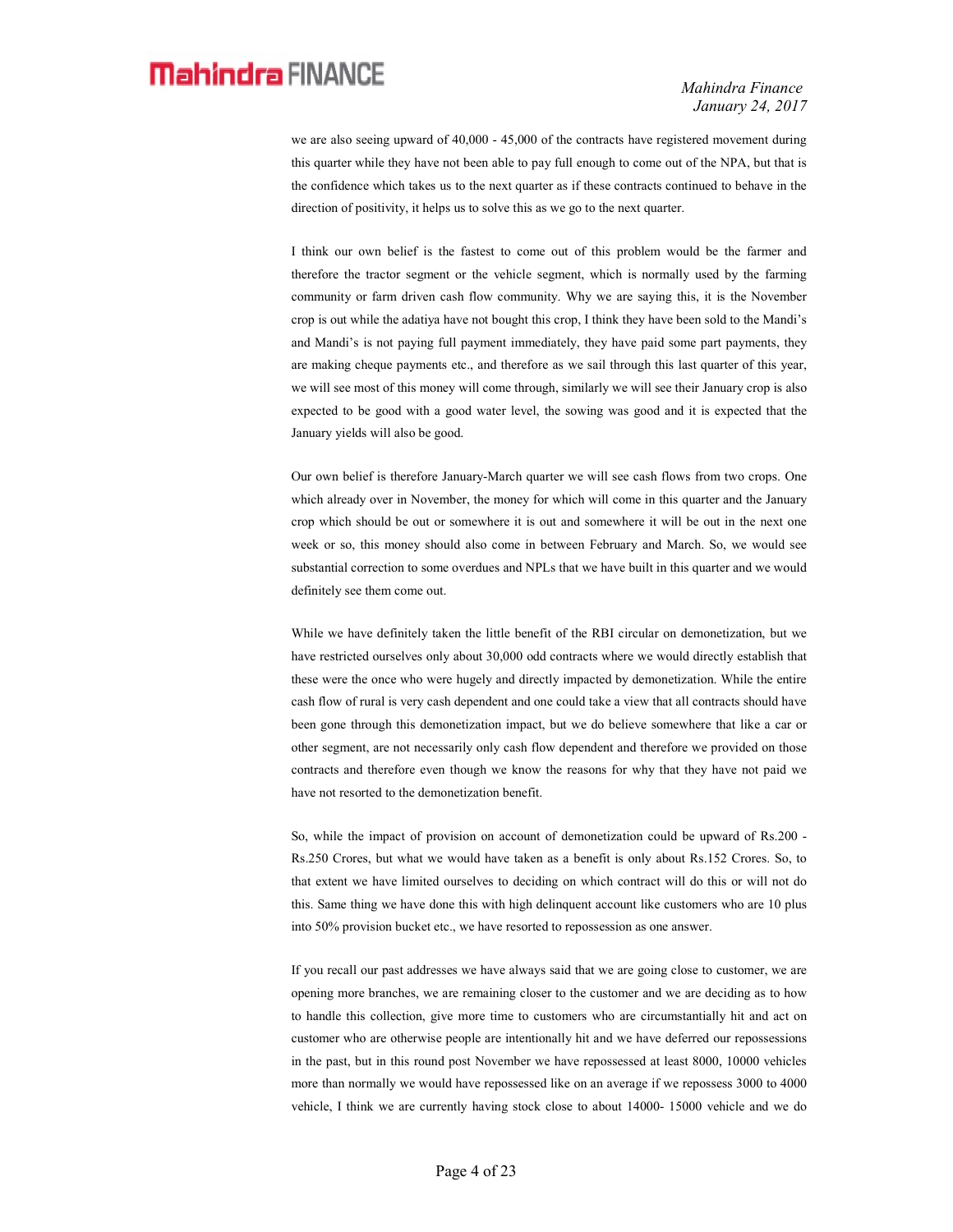know for the fact that these are highly provided items and therefore when we transact on them, we would not bring in a big loss, but at least we will solve a lot of delinquent account and therefore you will see our coverage ratio has moved up from 51% odd to 56% odd and that is an outcome of the higher delinquent account either settled or highly provided remaining there.

 So net-net we have not changed any our fundamental approach to this business. We do believe where customers are not able to pay, but where they are circumstantial I think we have taken a very clear view as to how do we give them more time, but if they are intentional we have kind gone ahead and done what is good to be done. We believe that going forward the fourth quarter has lot of promises in store for us, we do see that the rural cash flow improving, we do see the flow of money is better and all of that considered together, the demand for the vehicle was good as we talked about in October and December and we do expect that the sentiments are returning to normal. We do see the transactions are getting little better.

 I do not want to sound like everything has gone normal now, but definitely the situation is far far better than where it was. Taking all of this into consideration I think we have resourced ourselves well. We have enough people in the system. We have enough locations where we are present and I think we would definitely be benefitted out of the actions that we have taken. Most of the time we have seen also in the past, fourth quarter is one of our best quarters and we continue to stay with that sentiment that even in this around, fourth quarter will definitely show us the direction of what it has shown us in the past with an added benefit if at all of the flow of the money happening during this fourth quarter, which will help us to recover better from where we are.

 As I said we have this higher coverage which is continuing to be there and we also see that while there are NPA account numbers are higher, but the accounts which have registered movement are also equally high and cash flow of rural market dependent on farm cash flow has had its impact on because of the delayed cash flow coming from this market, but there are some very clear signals of also certain contracting segment recommencing activity and all that and if parallely along with form cash flow if the contract segment does begin again, I think we would see bounce back of rural in a much better position from where they are today.

 So net-net I would think that while this quarter we have seen some unique and different levels of pressure, but I think this pressure is not making our belief and our fundamental any weaker. We think that the problems have rural is a little behind and things are seeming to be improving unless something at the marketplace changes substantially in the fourth quarter which we do not forecast that there is anything more to happen out there.

 Put all of this together, we believe that we will pursue our growth story vehemently, we will pursue our penetration and we will pursue our focus on collections and concentration and make sure that we get the maximum benefit of the changes that we think are likely to happen in the fourth quarter.

 I think this is our thought process. As far as the subsidiaries are concerned I think that it is not much to really talk of them in terms of geography that they work is a similar geography, so not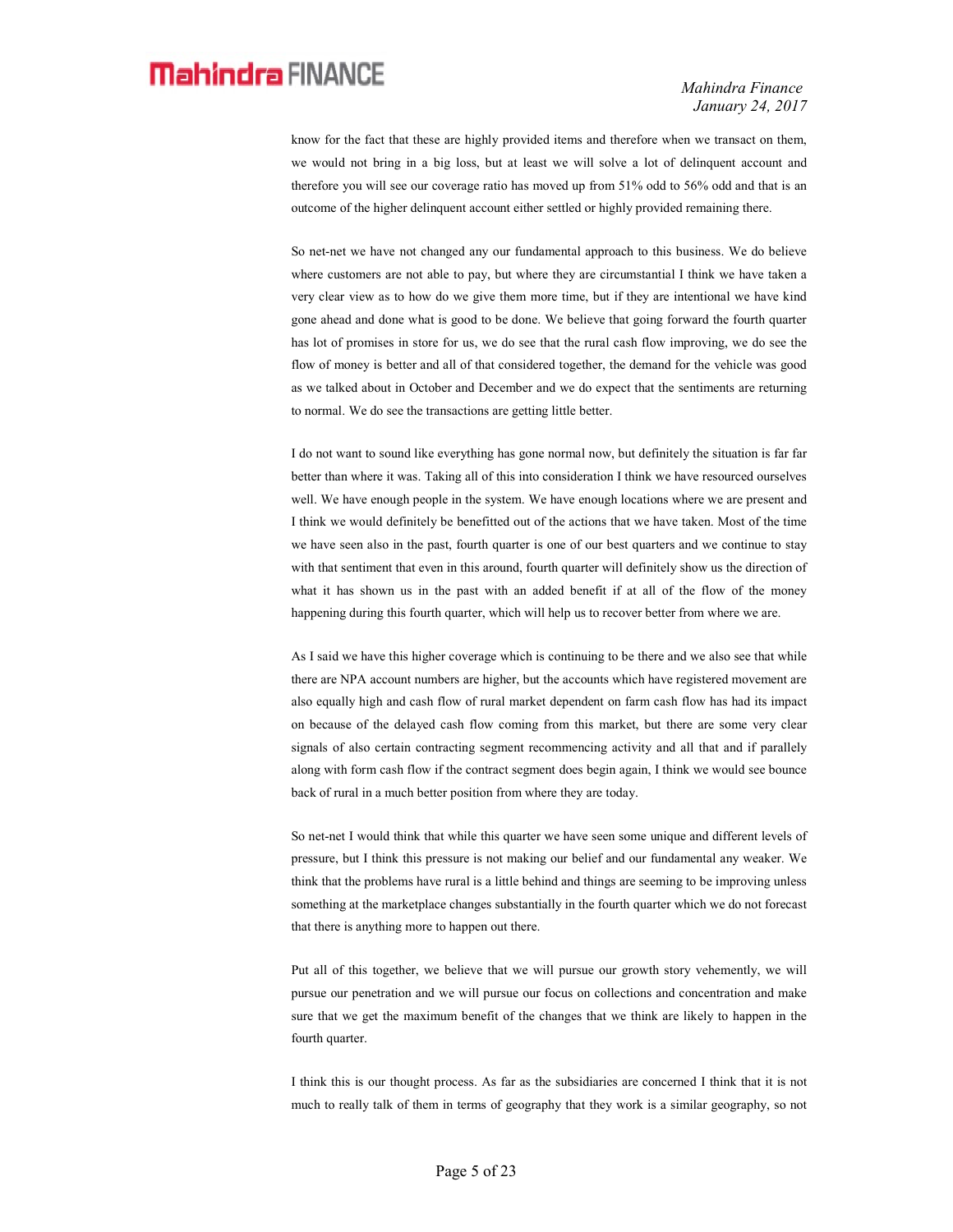that they have had any new problem except that the insurance business does not have to worry about the collections etc., and therefore their impact is only to the extent that the volumes have been lower they have been impacted, as otherwise they have registered a growth of 14% plus and as far as the rural housing is concerned they had similar impact that we had in terms of collection because it represented the same geography, but their own at approach also is the same, stay close to the customer as the flow starts improving, I think they would also get the benefit of their collections and that will help them do better.

 So that is the visibility that we have about all of our businesses. I think just to add one final sentence. I think the states where we went through major problem during this period, which are very agreed dependent are Maharashtra, MP, UP, Bihar are the kind of states that we saw in Karnataka and Andhra Pradesh, as against states like in the past we used to have problems coming from Tamil Nadu, Kerala, Punjab, West Bengal etc., they do not have seem to have gone through same pressure as much as the states that I mentioned went through, but the good news is the crop in this states have all been good and therefore no sooner they have sold and cash flow comes in we should be one of the beneficiary of that flow. I think that is all from my side and let me check with Ravi, Dinesh anyone wants to add anything otherwise we can open it up for Q&A.

- V Ravi: I just to supplement what Ramesh Iyer said there is notional item of Rs.26 Crores which is provided for derivative mark-to-market which is a transitory entry, there is no gain or loss, it is just notional entry as per the new accounting guidance and these underlying contracts are fully provided for this Rs.26 Crores mark-to-market is a very notional entry and this is not going to be actually incurred, so you can say this Rs.26 Crores is nothing but the deferred profit to Q4.
- **Dinesh Prajapati:** I think we can move onto Q&A based on this.

Karan Singh: Let us open it for Q&A.

Moderator: Thank you very much. We will now begin with the question and answer session. We will take the first question from the line of Chandra Govindaraju from IDFC Securities. Please go ahead.

Mahrukh Adajania: This is Mahrukh. I just had few data points and then had a few more questions. Firstly, what was the interest reversal during the quarter in terms of what is actually reversed and on the dispensation portion?

**Ramesh Iver:** As you ask your next question in the meanwhile they will pull the data out.

Mahrukh Adajania: The other is that if I am just trying to judge the core profitability during the quarter, so you have a net loss of Rs.15.6 Crores, you can add back the derivative MTM of Rs.26 Crores, but you would also have to deduct the provision that you saved on dispensation right, so it would still be a very weak quarter, your comments on how profitability will improve?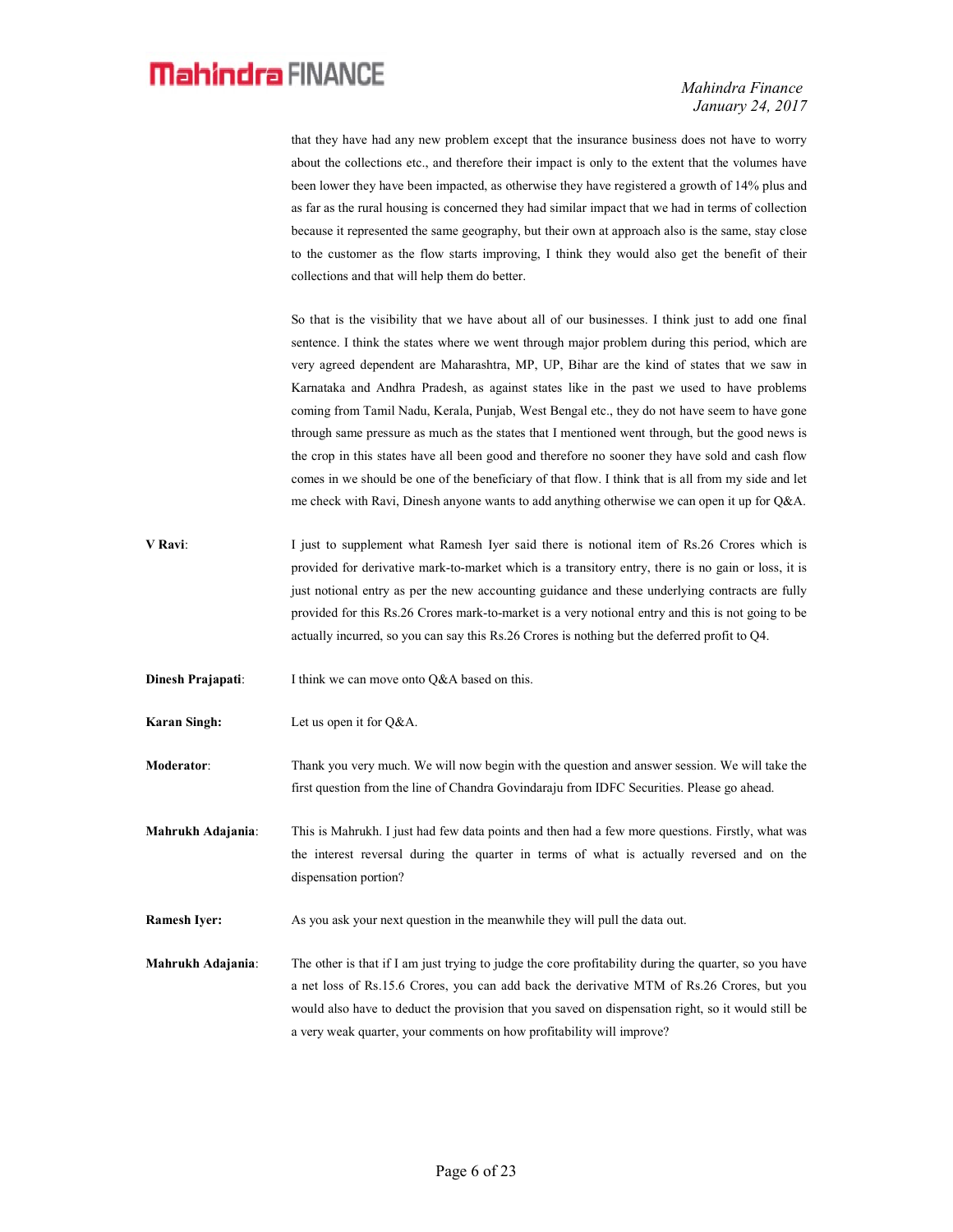Mahindra Finance January 24, 2017

- Dinesh Prajapati: One was the during the period income reversal piece is Rs.65 Crores and the Rs.152 Crores which is the dispensation used if you breakup that Rs.152 Crores, Rs.92 Crores is the principal and Rs.60 Crores income reversal piece of that.
- Mahrukh Adajania: That was my first question in term of core profitability and then how do we model aging provisions right because last quarter, the credit cost of Rs.3 billion would have some aging provisions and some provisions on slippage, now with the dispensation in the third quarter that slippage portion would be much less, so substantial portion of the provisions would be aging provision and the provision itself have gone up from 3 to 4.2 billion, so how do you model it going ahead in terms of aging, because what is reflected in Q3 if I am guessing it correctly as more of aging provisions and very little off fresh slippage provisions.
- V. Ravi: There is no fresh provision except for that Rs.65 Crores of personal assets which are used, so if you remove the Rs.65 Crores in the increase between Q2 to Q3 as you correctly say almost 95% pertain to the bucket change, provision due to bucket change.
- **Ramesh Iyer:** That bucket or moving forward that 6, 7, 8 whatever we would have.
- V Ravi: Whichever way and that is how the coverage is also has gone up from
- Ramesh Iyer: The only bit is look at the coverage has gone up from 51% to 57%.
- Mahrukh Adajania: But the next quarter because fourth quarter always has better recoveries than other quarters, I am in the first quarter of 18, how would I model the aging provisions, because it has just gone up by a billion QOQ so that way?
- Ramesh Iyer: You must also consider that next year 90 days kicks in, so I think it is going to be extremely difficult modeling proposition until 90 day also happens, so I think that is why it is much easier to look at will you be a 8% gross NPA company, will you be a 9% gross NPA company and if you were to have 51%, 52% coverage will you be a net 5.2% net NPA company.
- Mahrukh Adajania: Got it and what would it be?
- **Ramesh Iver:** That is you have to model I only gave you a formula.
- Mahrukh Adajania: What would your internal target is what my question was?
- Ramesh Iyer: That is secret only in the ears of few people. I cannot disclose like this, we do not want to put out anything, I think it is important for you to understand that this quarter is a non-comparable quarter from any parameter at the market place and which is why I split it up into October, November and December to tell you how it went through. I think for us it will be extremely important to handle it in two phases. One, we want to handle the fourth quarter very independent of what normally our fourth quarter is, so we want to handle little fourth quarter as something that we have missed in third quarter plus something normally we can do in fourth quarter, so that is the way we would like to handle the fourth quarter and then it may be useful to have this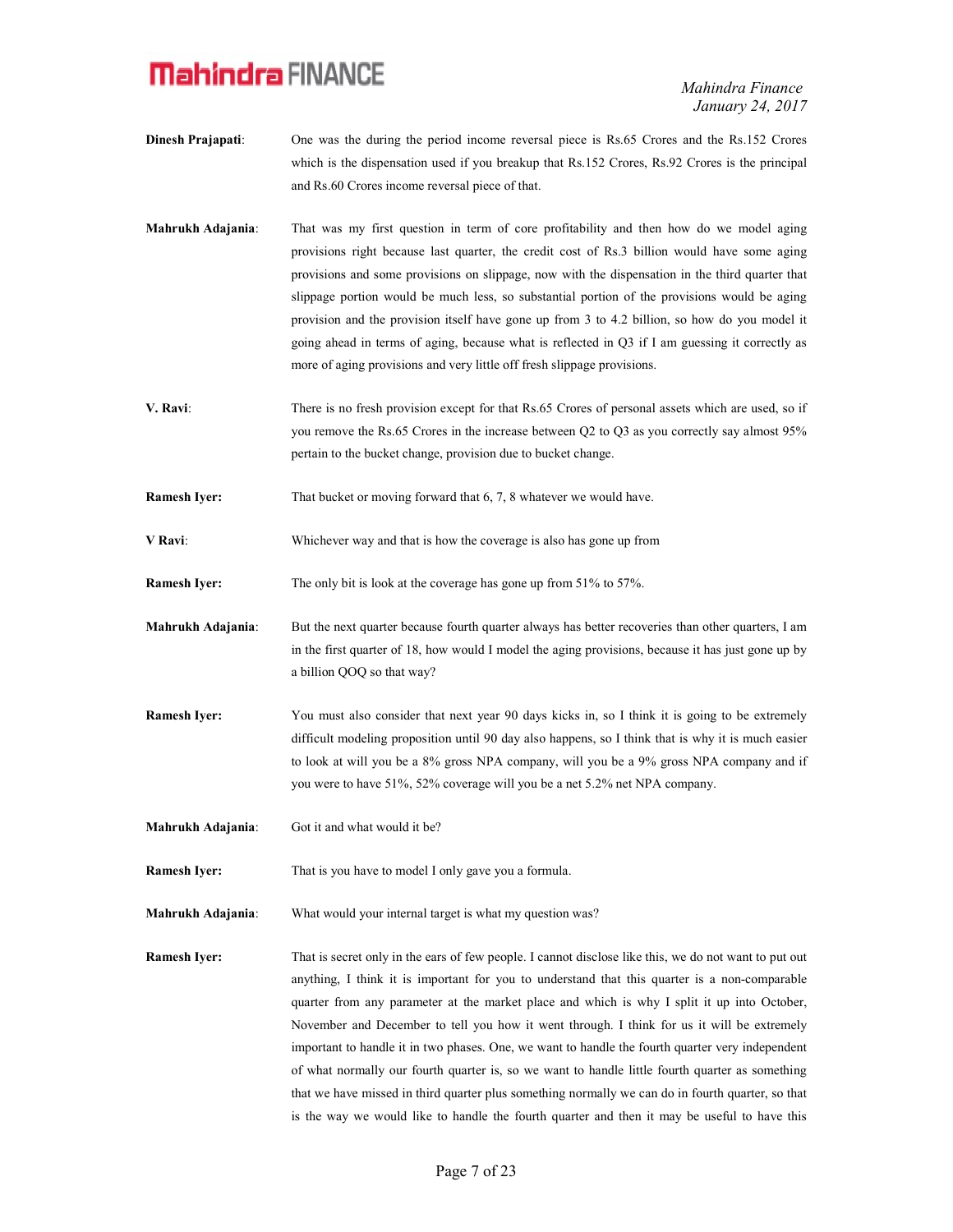discussion which we will do after our fourth quarter to say how do we develop a model from there with 90 day kicking in and if market conditions to stabilize. To develop a model on a very uneven market condition with a new regulatory framework coming in, it is going to be a task right, how we give you any magic for that.

Mahrukh Adajania: But the 90-day was kicking in March end or on from April 1, 2017?

- Ramesh Iyer: It would kick in next March, but we always have been someone who believed in starting to do as early as we can instead of waiting for the last year, if you look at 120 days we actually moved in last year.
- Mahrukh Adajania: Got it. Okay, makes sense thanks.

Moderator: Thank you. We will take the next question from the line of Kunal Shah from Edelweiss Securities. Please go ahead.

Kunal Shah: Firstly, just missed out if you highlighted in terms of how was the collection efficiency in the month of December. So you mentioned October and November, but how has been the recovery?

Ramesh Iyer: Collection efficiency December was I think 93%, 94% or so and November was something like 70% - 74%, so I think December was 94% odd it could not cover for what we lost in November.

- Kunal Shah: Okay. And so when we look at this number of contracts, which moved into NPA, so today we would be standing somewhere around 2.50 lakh odd contracts?
- **Ramesh Iyer:**  $\sim 219000$  as of December 31, 2016.

Kunal Shah: 219000?

Ramesh Iyer: 2.19 lakh.

Kunal Shah: Okay and this 32000 borrower accounts so those are still extended when you are referring may be 40,000, 45,000 have registered movements, so most of it you will see outside of the 32000?

V. Ravi: 70000 is a total of which 44000, there is a movement, the remaining 26000 there are no movement, so off the 26000, 4400 and all had moved in January 2017, off the 44000 again, there is a movement up to 16000 contract in January 2017.

- Kunal Shah: 32,000 what I was referring was in terms of where we have used this dispensation?
- Ramesh Iyer: This 32,000 will be a part of 70,000. It is not independent of that.
- V. Ravi: What Ramesh said is that if zero dispensation benefit we have taken 70,000 contracts would have gone to NPA instead of it we have less by 32,000 numbers say 38,000.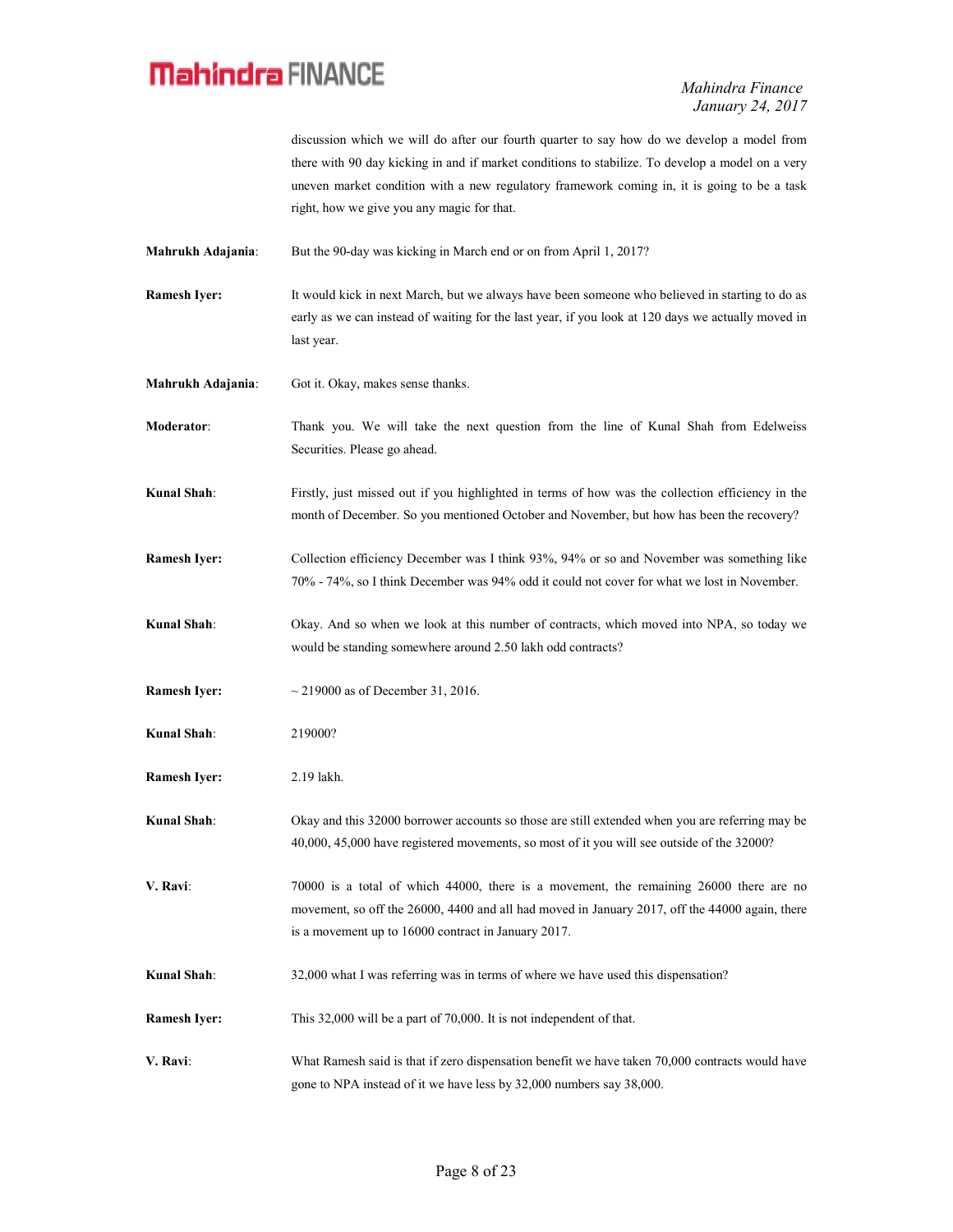Kunal Shah: Out of this how many were less than 60-days DPD?

- V. Ravi: In our case 120 days DPD only becomes NPL. You are right, sorry, just to supplement our personal loans, which I do not know it, are negligible part of our portfolio, two wheeler and personal loans.
- Dinesh Prajapati: Kunal, what Ravi mentioned about personal, because RBI dispensation rule is that business loans will only be allowed for dispensation, so if the application of the asset which is passenger car or any other category of asset which does not serve the commercial purpose will be classified under different category.

Ramesh Iyer: We have not considered for dispensation in those contracts.

Dinesh Prajapati: That is how it is.

Kunal Shah: No, sir. When we finally look at in terms of the dispensation of 32000 borrower accounts, just wanted to get the sense wherein even without demonetization or with the demonetization, it would have slipped. So something which was already say 60 days or so as of October 31 and then maybe it would have fallen into NPL irrespective of demonetization and there we have used this dispensation?

- Ramesh Iyer: No, if you normally look at say 100 contracts open as a projected NPA in a month, 90% of them anyway get solved by normal method whereas in this round what got solved was only 10% that is where the dispensation has been used and then within that also we removed all the vehicles which are not for business purposes, so that gets an impact anyway of that 10% normalcy, which would have remained there.
- Kunal Shah: How much was written off during this quarter?
- Ramesh Iyer: Write off meaning what do you mean?
- Dinesh Prajapati: Termination loss.

Ramesh Iyer: Total termination law, disposal law, and bad debts all that kind of thing, which is a part of that Rs.400 Crores odd for the quarter, is about Rs.90 - 95 Crores.

Kunal Shah: Just lastly in terms of the securitization income so that is in fact a loss out there of Rs.20 Crores odd during the quarter, so what is the reason, is that may be because of may be NPL issues on the securitized accounts?

V. Ravi: No, securitization we have to account on cash basis, so since we have not received the money from the customer, it is not an NPA. Normally securitized contracts are cherry pick contract, so it is not an NPA, if money is not received from the customer, I cannot book the income, and so in a way just Rs.20 Crores was deferred to the Q4, suppose we receive 80% of these contracts, installments in Q4, I will be in a position to account for so many Crores.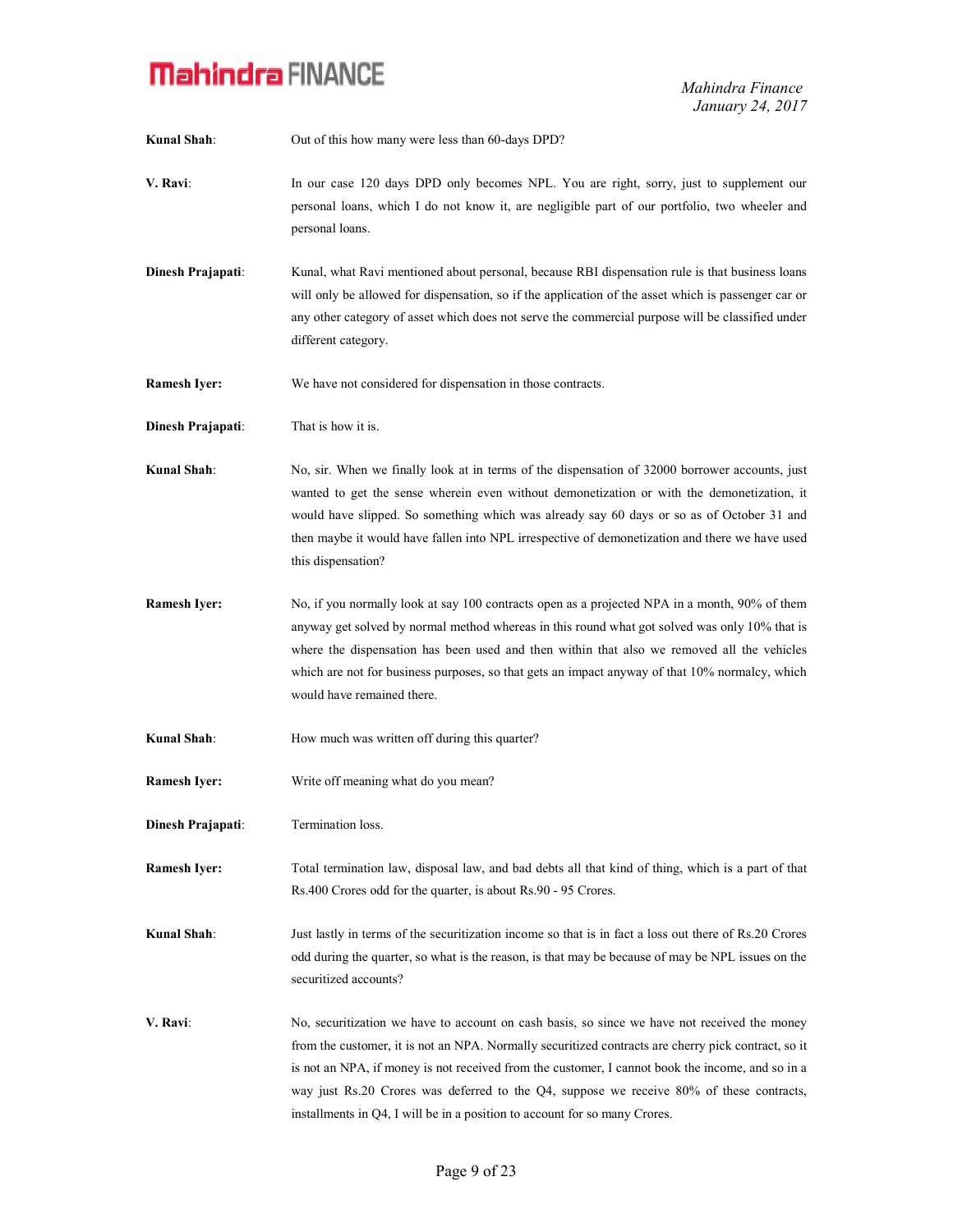| <b>Ramesh Iyer:</b> | Even if one installment does income we have to reverse the income of that, we cannot do the<br>income of that all for that installment.                                                                                                                                                                                                                                                                                                                                                                                                                                                                                                                                                                                                                                                                                                                                                                           |
|---------------------|-------------------------------------------------------------------------------------------------------------------------------------------------------------------------------------------------------------------------------------------------------------------------------------------------------------------------------------------------------------------------------------------------------------------------------------------------------------------------------------------------------------------------------------------------------------------------------------------------------------------------------------------------------------------------------------------------------------------------------------------------------------------------------------------------------------------------------------------------------------------------------------------------------------------|
| <b>Kunal Shah:</b>  | Okay, but would it suggest that may be the collection efficiency in the securitized assets was<br>relatively lower as compared?                                                                                                                                                                                                                                                                                                                                                                                                                                                                                                                                                                                                                                                                                                                                                                                   |
| <b>Ramesh Iyer:</b> | Yes, it will. Let us be very clear where work has not changed whether it is securitized normal,<br>abnormal, all contracts are in the same geography, so there behavior on account of the cash flow<br>impact is going to be the same.                                                                                                                                                                                                                                                                                                                                                                                                                                                                                                                                                                                                                                                                            |
| Dinesh Prajapati:   | See Kunal, major part of the securitization portfolio are agri related asset class and obviously agri<br>were the highest impacted segment from the cash flow point of the liquidity challenge, so which<br>is why these will be immediately felt even in the best class of customers.                                                                                                                                                                                                                                                                                                                                                                                                                                                                                                                                                                                                                            |
| <b>Kunal Shah:</b>  | Okay and may be to that extent there would have been expense, but no income and that is the<br>reason it is showing, but here may be we expect this also may be do see some kind of recover in<br>Q4 and normalize?                                                                                                                                                                                                                                                                                                                                                                                                                                                                                                                                                                                                                                                                                               |
| <b>Ramesh Iyer:</b> | Pray with us jointly that nothing new should happen next quarter because the yields are out and<br>the crop has gone to the Mandi, now the payments will come from Mandi unlike in the past it<br>used to come from adatiya.                                                                                                                                                                                                                                                                                                                                                                                                                                                                                                                                                                                                                                                                                      |
| <b>Kunal Shah:</b>  | One last question is on disbursement? Only thing is in terms of disbursement, so you are pretty<br>confident in terms of the growth may be collection efficiencies on one side, but otherwise when<br>you look at December and say one half through January, how are we placed in terms of overall<br>growth momentum or say the demand in the system?                                                                                                                                                                                                                                                                                                                                                                                                                                                                                                                                                            |
| <b>Ramesh Iyer:</b> | It is as follows. I think the overall volumes have seen a dip at the retail level, but the good news<br>is for us that the competition is also as low mainly from the banking system, so there is some<br>volume available which otherwise the banks would have been doing because their own<br>administrative activities keeping them busy, so that gives us some benefit of growth clearly. I<br>think the second is we have been saying it for sometime, but almost every model is now reached<br>to rural market and we do see some traction around these volumes as well, so our growth has<br>come from non-Maruti segment to some extent. Our growth has come from Maruti doing well<br>and therefore we get the benefit of Maruti retail to some extent. Our growth has come from<br>tractor, which did well during this period, and our growth has come from non-Mahindra tractor,<br>which we got into. |
| Kunal Shah:         | Okay, sure, I will come back in the queue.                                                                                                                                                                                                                                                                                                                                                                                                                                                                                                                                                                                                                                                                                                                                                                                                                                                                        |
| <b>Moderator:</b>   | Thank you. We will take the next question from the line of Amit Premchandani from UTI Mutual<br>Fund. Please go ahead.                                                                                                                                                                                                                                                                                                                                                                                                                                                                                                                                                                                                                                                                                                                                                                                            |
| Amit Premchandani:  | Good afternoon Sir. Sir, if you just recollect over the last three years if you just go over the calls<br>whenever results are bad, we had the same story that results get impacted by one or other external                                                                                                                                                                                                                                                                                                                                                                                                                                                                                                                                                                                                                                                                                                      |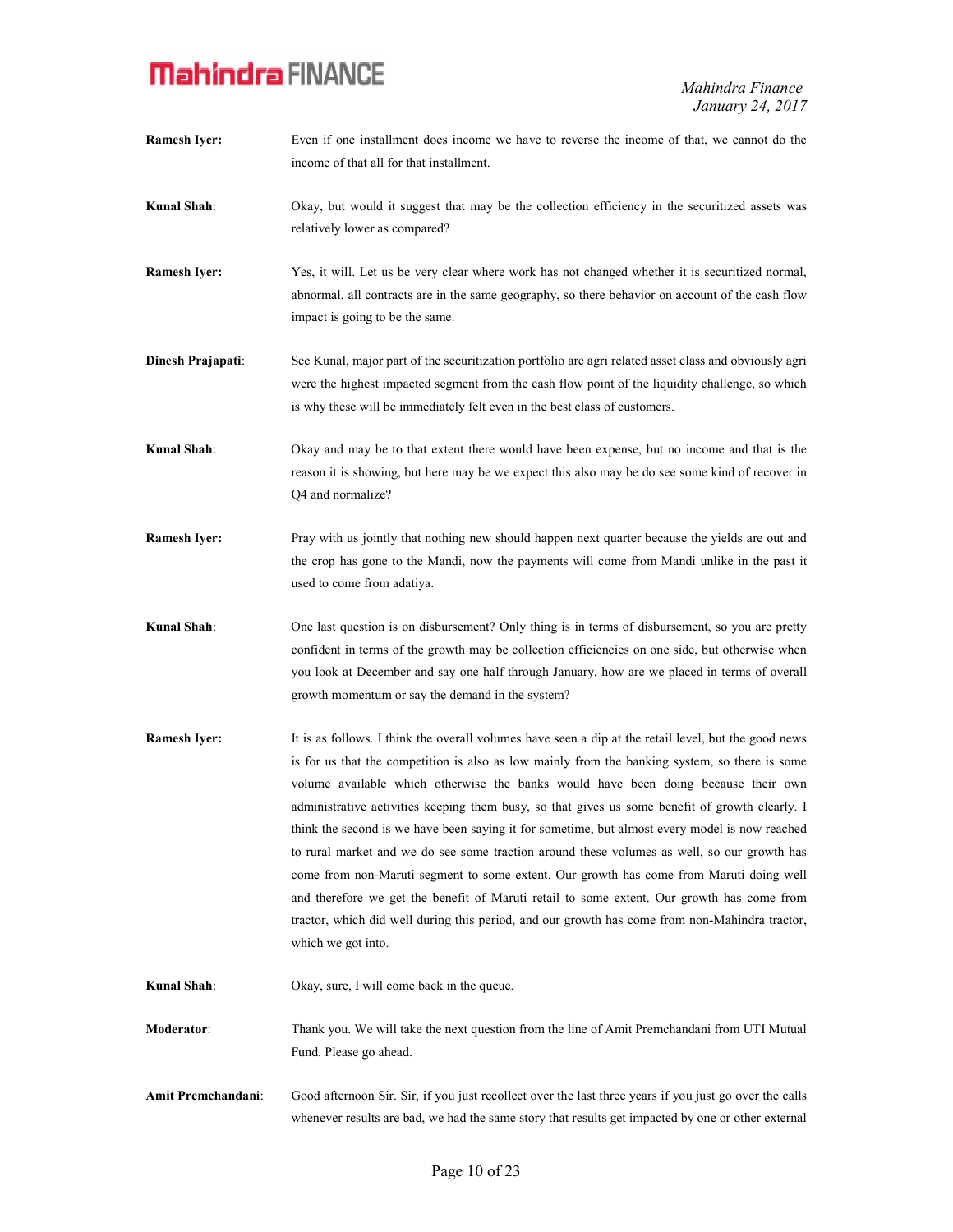Mahindra Finance January 24, 2017

factor, which is generally outside the control of the Company while during the same period many of the NBFCs have changed their business model, marched ahead, and they do not seem to go through the same cyclicity like Mahindra goes through. We appreciate that it's a very cyclical model. But generally has the Board ever considered this while evaluating how they frame strategies, how they give targets, what are the action to be taken to lower this dependence on external factors?

Ramesh Iyer: For anyone to review and give us revise strategy first, the fundamental change that we will have to agree and accept is to shift the geography where we work, which means we have to move from rural to urban, then only we can shift the strategic thought, otherwise in rural if you are going to be there, the limited shifts that is available as our strategy is to do more tractor, less car or more UVs and more tractor or used vehicle and less tractor, so there is no other scope there from a product perspective.

> The second perspective that we look at it, are we missing out on any customer segment that we are not already working with, so there are only let us say largely three segments of customer very high end farmers or very high rich community, the midsize community or mid earning community and very lower end community. We have chosen to be in the mid community which is a large segment, because low end is very microfinance type community and very high end is a very banking community where we have no value proposition, when there is limited geographic choice and shift when there is a limited product choice and shift and there is a very limited segment shift from a customer perspective we think we will have to go through this problem, because we should not forget that 21 years we have run this model and we would have to had to explain the cyclic impact may be in the last two years or whatever.

> Now this is not to mean that we do not have to revisit our strategy at any point of time or whatever, but it does mean that how do you get the benefit of having worked for 21 years ago is what we are trying to explore, so we are now trying to also expand and grow our preowned vehicle segment which could be a last segment possibly. We have moved into non-Mahindra tractor, which was a small portfolio, we believe that we can grow little bigger. We have moved into non-Maruti car which was so far not as actively present but we think they are penetrating and we can get a benefit of that very clearly, so to that extent the board reviews, looks at it and guides us to say how well and how best can we do.

> The only other segment that we have looked at where we are participating is products like Ola, Uber, Zoom etc., where these driver driven segment these are and they are drivers from the remote rural areas who come to Mumbai to drive vehicle and therefore there are all types of customer segment where we get the rates that we are looking for and we have an advantage of doing the KYC in the villages from where they come and that is the strategic differentiator that we have built between us and someone else for us to get some volume benefit.

> If you recall we also have gone into a little of SME financing but again that is very linked to the Mahindra supplier or Maruti supplier or Tata supplier kind of a thing on whose cash flow we have control over through the OEM and to that extent possibly we will try and derisk ourselves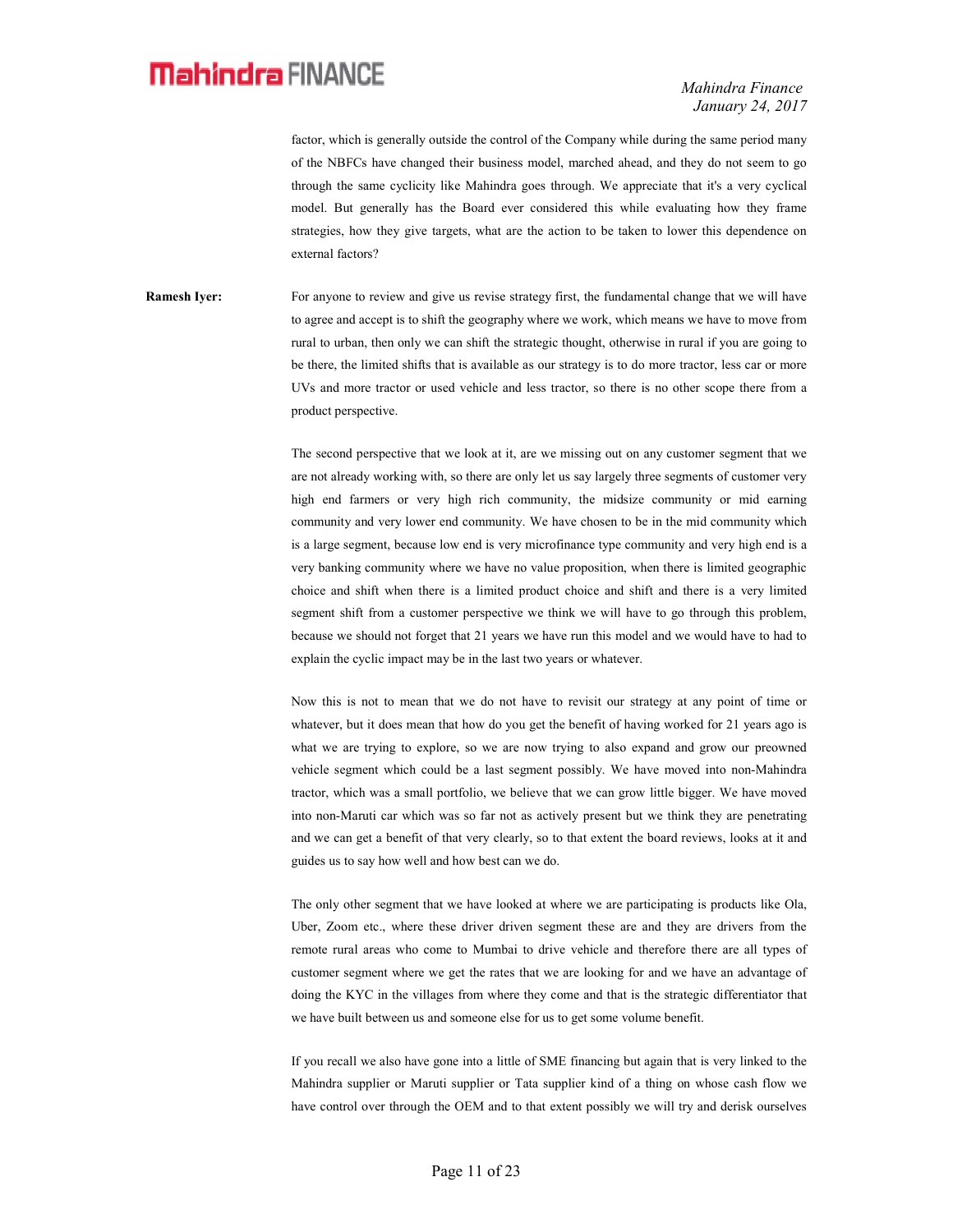Mahindra Finance January 24, 2017

doing the SME segment, but just because we go through some cyclic pressure either caused by monsoon because we should not forget that the monsoon pressures that we face normally are never an all India pressure that every market faces. So even in the previous round sometimes it unfortunate the two or three major markets go through this pressure and therefore the problem size is larger than possible, but in this round that we are suffering from is not a cyclic pressure it is a very clear transactional impact arising out of a major decision and it is across the country, across the segment problem for us.

 So I do not think this should be clubbed with a cyclic problem. The cyclic problem that we are faced in rural is on account of monsoon, drought or those kind of thing not as otherwise, but the last two years sufferings in rural market has got little more enhanced again not because of cyclic problem because of governmental action or economic slowdown arising out of infrastructure. So if you split the problem between cyclic which is very weather impacted and which is economically impacted due to infrastructure and other story going slow and the third due to demonetization, which is a very strong government action based. I think only one of the three qualifies as a cyclic front and normally the cyclic front is never beyond two months, three months in a year and never for all India and therefore we have never had problem of the size that we are currently actually handling to it.

- Amit Premchandani: Okay, thank you, that is it from my side.
- Moderator: Thank you. We will take the next question from the line of Hiren Dasani from Goldman Sachs Asset Management. Please go ahead.
- Hiren Dasani: Thank you. Can you just briefly breakup again Rs.150 Crores which was the benefit due to dispensation in terms of interest reversal and the provisioning?

Ramesh Iyer: I think about 92 are principal and 60 is income reversal.

- Hiren Dasani: Just to be clear, had you not used the dispensation your interest income would have been lower by Rs.60 Crores.
- Ramesh Iyer: Lower by Rs.60 Crores if you use the dispensation to be reduced there.

Hiren Dasani: And provisioning would have been higher by Rs.92 Crores?

Ramesh Iyer: Absolutely.

- Hiren Dasani: Okay and this Rs.92 Crores mean what Rs.900 Crores worth NPA?
- Dinesh Prajapati: Rs.669 Crores.
- Hiren Dasani: Rs.669 Crores NPA.
- Dinesh Prajapati: Yes.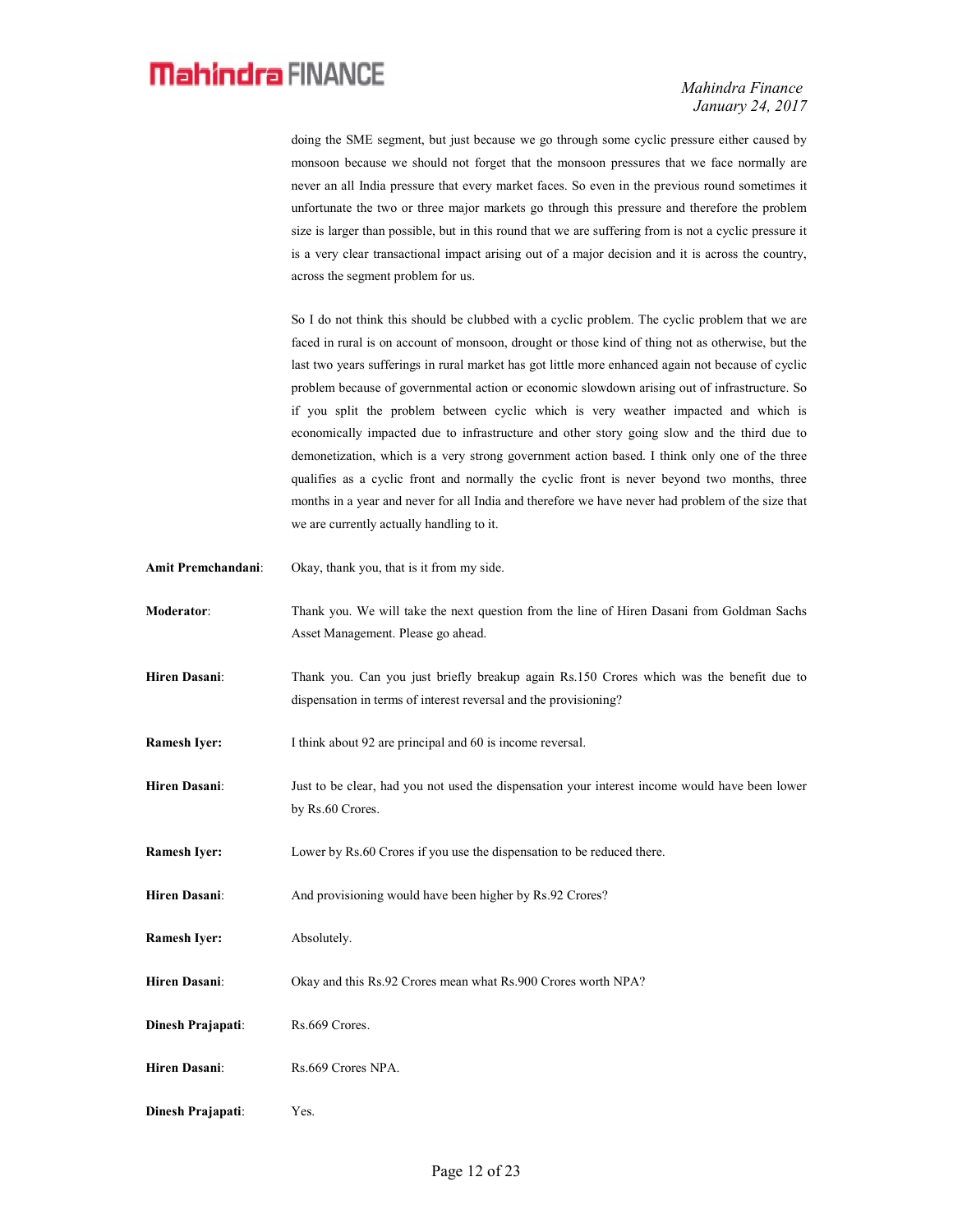Mahindra Finance January 24, 2017

| <b>Hiren Dasani:</b> | Okay, because you typically go its 15% in the first?                                                                                                                                                                                                                                                                                                                                                                                                                                                                                                                                                                                                                                                                                                                                                                                                                                                                                                                                                                         |
|----------------------|------------------------------------------------------------------------------------------------------------------------------------------------------------------------------------------------------------------------------------------------------------------------------------------------------------------------------------------------------------------------------------------------------------------------------------------------------------------------------------------------------------------------------------------------------------------------------------------------------------------------------------------------------------------------------------------------------------------------------------------------------------------------------------------------------------------------------------------------------------------------------------------------------------------------------------------------------------------------------------------------------------------------------|
| Dinesh Prajapati:    | I agree but since again the same principal the tractor portfolio will be slightly higher proportion,<br>so there could be possibility that there could be five month ageing, which could have been hit in<br>the one stroke.                                                                                                                                                                                                                                                                                                                                                                                                                                                                                                                                                                                                                                                                                                                                                                                                 |
| <b>Hiren Dasani:</b> | Okay, so if I were to think of it had you not use the dispensation, your gross NPA would have<br>been higher by Rs.669 Crores right?                                                                                                                                                                                                                                                                                                                                                                                                                                                                                                                                                                                                                                                                                                                                                                                                                                                                                         |
| Dinesh Prajapati:    | Correct.                                                                                                                                                                                                                                                                                                                                                                                                                                                                                                                                                                                                                                                                                                                                                                                                                                                                                                                                                                                                                     |
| Hiren Dasani:        | Okay, now if you think that the crop is good and the yields are good and all that, do you expect<br>that by the end of March, we reach back to let say at least 8% of gross NPA level which was the<br>last year of level or you think it will be very tall order?                                                                                                                                                                                                                                                                                                                                                                                                                                                                                                                                                                                                                                                                                                                                                           |
| <b>Ramesh Iyer:</b>  | I think genuine attempt will be that and our belief is that if the crop money, which is surely likely<br>to come into the system of the November crop money, which will come into the system before<br>end January, and the January crop money should come into the system by March. I think if this<br>unfolds as a real action I think our belief will turnout to be that.                                                                                                                                                                                                                                                                                                                                                                                                                                                                                                                                                                                                                                                 |
| <b>Hiren Dasani:</b> | Okay, great, thank you, that is it.                                                                                                                                                                                                                                                                                                                                                                                                                                                                                                                                                                                                                                                                                                                                                                                                                                                                                                                                                                                          |
| Moderator:           | Thank you. We will take the next question from the line of Sunil Tirumalai from Credit Suisse.<br>Please go ahead.                                                                                                                                                                                                                                                                                                                                                                                                                                                                                                                                                                                                                                                                                                                                                                                                                                                                                                           |
| Sunil Tirumalai:     | Again it's kind of a strategy question from where Amit dropped off. So basically we have seen a<br>few years of tough asset quality situation and by the time we reach 90 days, we are probably<br>talking in excess of 10%, 11% GNPA on the current business even for a good March quarter. In<br>such a situation, what is the management and the Board's thought process in terms of<br>disbursement growth being so high? Is not it an opportunity to actually step back and figure out if<br>10%, 12% of your loan assets are not performing and probably about 16%, 18% are probably 30-<br>day plus in terms of delinquencies? That is a fairly large problem to have and in that context<br>growing even if it is gaining share, banks are not there, others are not in the market so let me go<br>and take the share; is that the right strategy to adopt when the stress is so high or would you<br>rather take a slower approach and not grow the book so much and consolidate? That's my<br>question. Thank you. |
| <b>Ramesh Iyer:</b>  | Let me clarity this to you. First is, I do not think we are sacrificing recovery for growth because<br>we have different verticals which managers recovery which are 12 months after the business is<br>done, so first 12 months from the time the business is done, it is handled by the business team<br>with the recovery support and once the contract crosses 12 months of repayment after the<br>business is done, it is taken over by a separate recovery team, so I think it is extremely important<br>to understand that business and recovery is handled very independent. That is one. Second is, I<br>do not think we are sacrificing on any appraisal norms to chase business and grow business? So                                                                                                                                                                                                                                                                                                             |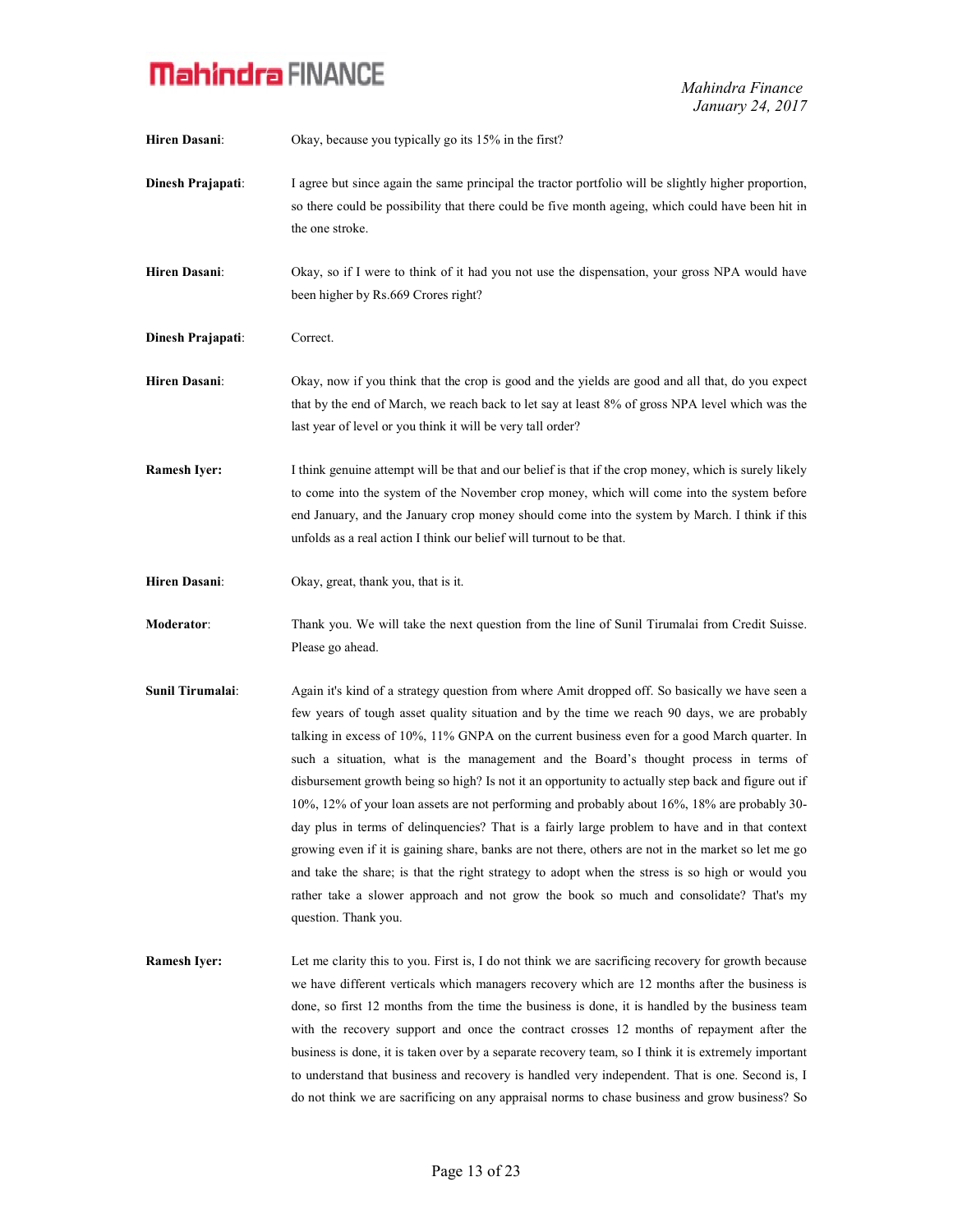if you look at it we have not grown market share. We are getting benefit of the available volume out there and may be temporarily 0.5%, 1% market share would have grown in certain products, so if you recall what I said we have grown in beyond Maruti which otherwise was a very low product for us. So now that Hyundai, Nissan, Toyota and Ford everyone is selling and Kwid Renault is selling in the market, we are getting a benefit of that.

I said we have grown in tractor because the tractor sales by itself has been higher. We have not grown market share big time there. Then I said we have grown in non-Mahindra tractor which we were not doing big time then I said we are growing in refinance that is preowned vehicle which was a low volume business for us, so please understand that the growth of disbursement is not coming at the cost of either sacrificing appraisal nor is at coming at the cost of gaining substantial market share nor is at coming at the cost of sacrificing recovery.

 Now let us look at the gross NPA let us say when you said 90 day NPA becomes 10% plus, but if that is going to impact our credit loss eventually to go to 4% and 5%, I think board event does not have to interfere I think we are the management will take a decision not to do those businesses. The gross NPA by regulatory change if it moves up, it is just shifting up a goal post, because RBI might say 30-day delinquencies to be called as NPA, we may have 20% NPA, but the business model does not change, because the regulator has changed the norm. So we look at credit loss as one of the most important measurement for us and when the LTVs are pegged at 75%, 77% and if market condition is at least average plus, we do not see our credit losses to go beyond the 2.5%. So that is how we measured ourselves for sure.

 Yes, in a product when we repossess and we make big loss, announced like two years back or three year back, we ourselves withdrew from heavy commercial vehicle financing when we saw the market dipping, so I think that is the conscious decision that we will take either by geography or by product or by certain segment of customer depending upon how things pan out there.

 So far as the delinquency or the increased NPA is concerned, we also measure internally as to how much is due to intentional default and how much is due to circumstantial default. If we are in a business for a long term basis, I do not think we have the luxury of deciding when we will do business and when we will not do business, so in the business like this we will have to take a very conscious decision if you wind up, we need to wind up once for all from that market or from that product. I cannot say next two months, I am not going to do business from third month I will start doing business again.

 So, we look at very clearly the impact of our recovery, our cost to what extent by circumstances and to what extent by intention. If it is cost by circumstances, it is an internal conscious view not to reschedule a contract as otherwise even in this round when we move to 120-day or it is the next round when we move to 90-days, RBI is allowing us one reschedulement to these contracts that we can do, but we have decided not to reschedule the contract and rather live with this high level of NPA, because we know that instead of 36 months somebody will pay you in 42 months and we know for a fact that out of 36 months contract if we can recover 18 months from customer or 12 months from customer, I think the asset has got the ability to protect the principal.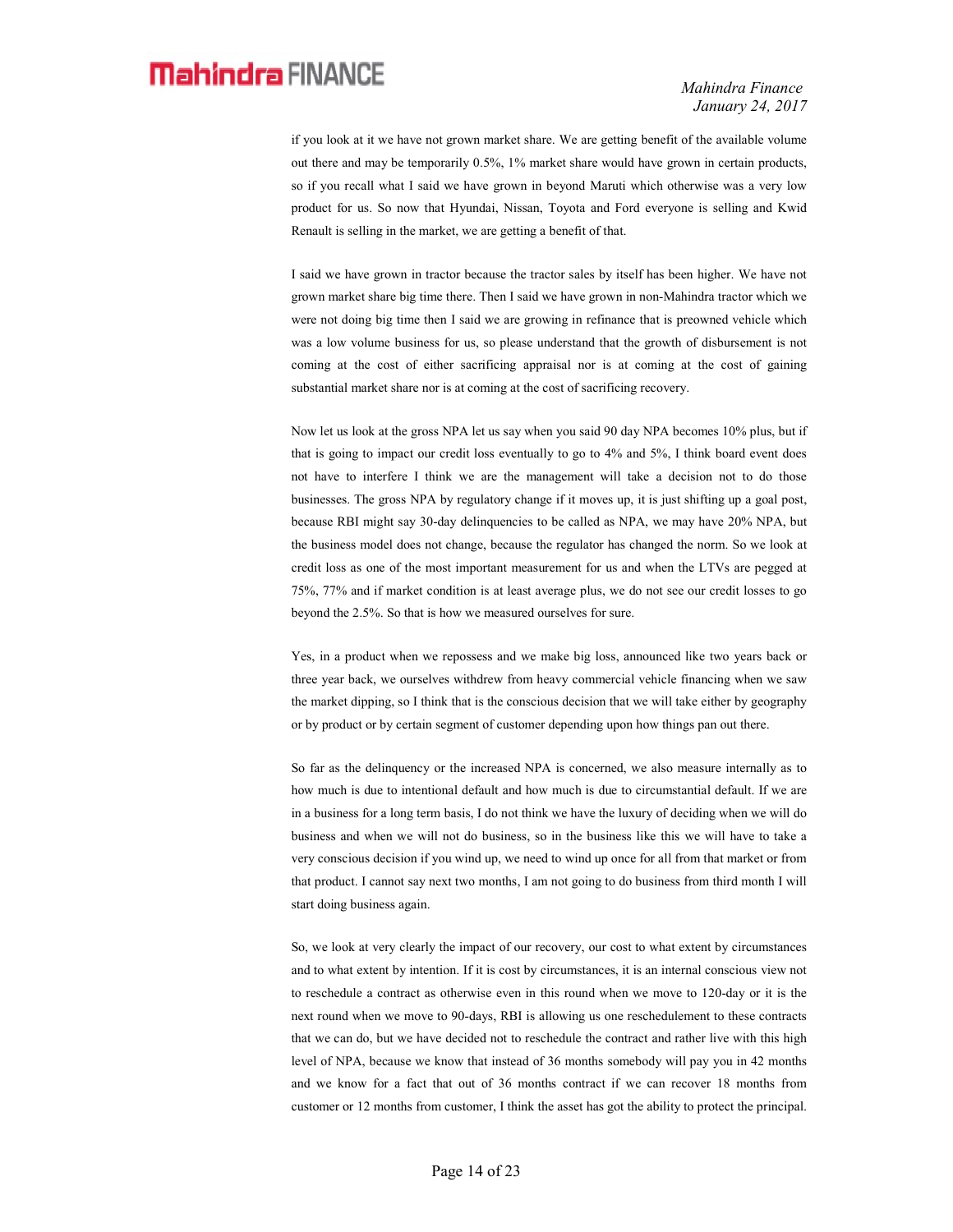So credit loss becomes important for us, but having said that we will be conscious in terms of looking at where to grow, which product to grow, which geography to grow and which segment to grow and if there are certain segments, products or geography which does not support our vision going forward, we will withdraw from that market.

- Sunil Tirumalai: Thank you Sir. Going forward as we stand given the whole set of information that you have from your market and your feet on street, so which are these areas which you feel would be key growth drivers for you among the segments that you are operating in?
- Ramesh Iyer: The key growth driver as I told you is going to come from the tractor added with non-Mahindra tractor as one clear segment, because that is one segment which is showing prosperity of growth both from farm side and expected infra side. We very clearly see for ourselves growth coming from Maruti, because Maruti is continuing to drive rural with great focus and their volumes are registering higher volume growth and maintaining a market share will get a higher volume.

We do see growth coming to us from beyond Maruti whether it is Renault, Nissan, Ford, Toyota, Hyundai where we have very small 2%, 3%, 4% market share type situation, because we are not present in urban and semi-urban and they are pushing volumes into rural market will get some additional number. Preowned vehicle which is as a percentage to balance sheet was 7% to 8%, we do want to take it to a 12% to start with 14% to 15% over a period of time and we see that the scope of growth that is possible. But in the Mahindra UV segment, Maruti vehicle segment, we do not see market share growth for us happening, but to the extent of volume gets increased in that margin maintaining market share will get some volume which is why we are not willing to speak a growth beyond 15% because none of this promises a very high growth zone already. So if you have to get back to at 20%, 25%, and 30% kind of a growth story, their own volumes will have to register higher growth, discounts will have to discontinue and price increase will have to kick in if you have to see higher disbursement growth.

Sunil Tirumalai: Got it, thank you very much Sir, all the best.

Moderator: Thank you. We will take the next question from the line of Roshan Chutkey from ICICI Prudential Asset Management Company. Please go ahead.

Roshan Chutkey: Thanks for taking my question Sir. Just a quick question on what do you expect the elections backed on collection efficiency going forward in Q4, because I remember in 2014, you had election problem and you were attributed that the collection efficiency problem to elections at this point in time, do you see a similar…?

**Ramesh Iyer:** Two major states which go for election let look at UP and Punjab and UP is something fortunately it is from February to March and it is not concentrated all days in all the market, so I think it is different, different location on different, different dates, so I think UP will show some dip of about may be 5%, 7% kind of collection efficiency dip happening in UP, but pre and post election, the money in the market will always be very, very high, so for the election period one may see a dip, but if we can do good collection between now to election and if the election ends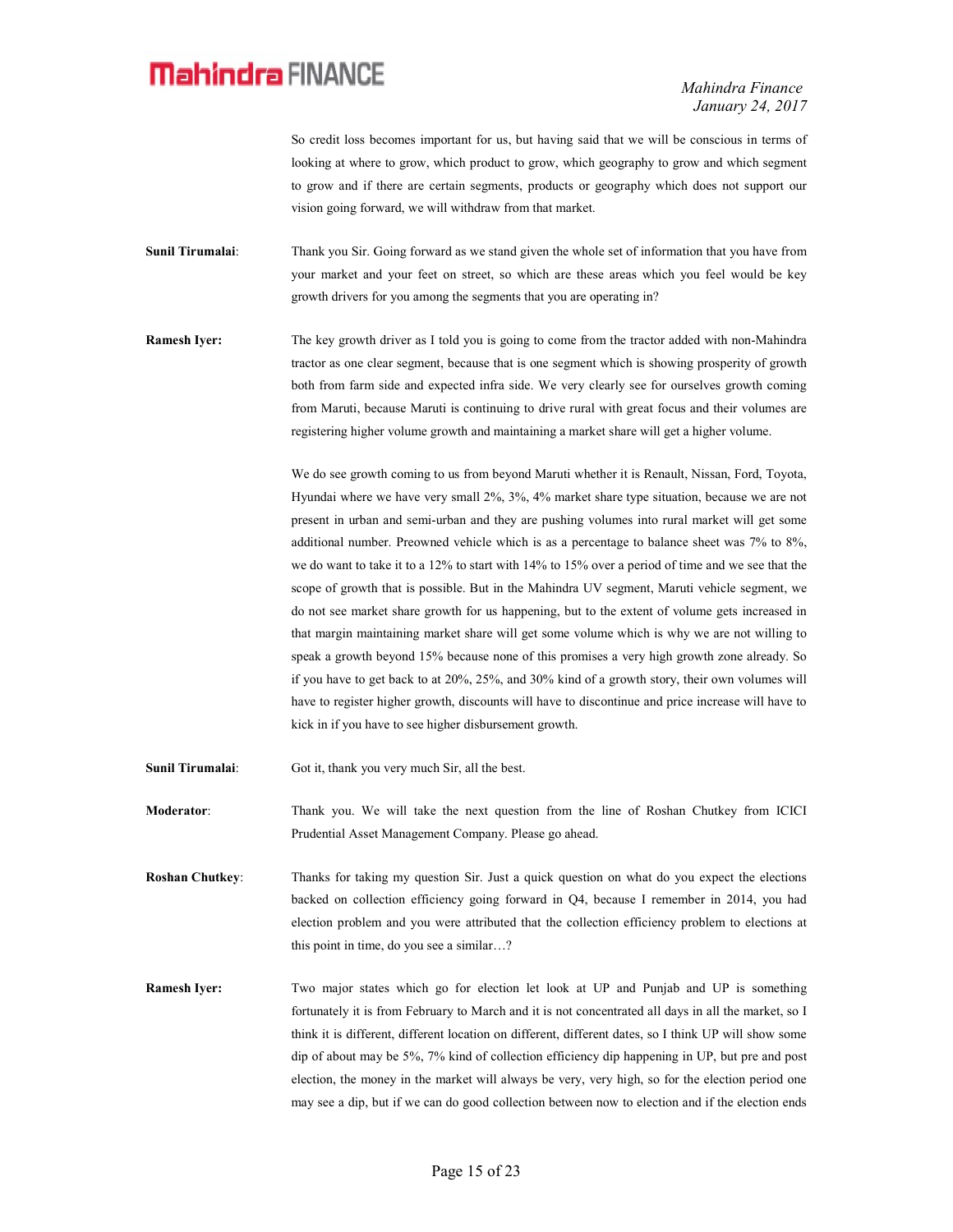#### Mahindra Finance January 24, 2017

before March then in this quarter we would have recover for what you would have lost in between the quarter. And UP is the real indicator from the size perspective, Punjab is not a very large size from our point of view and I think it is a one-day election Punjab. It is not phased election. I think Punjab is a one day election item I think, anyway but in any case it is not a very major size for us at this stage, but UP something which is very large for us and the good news is that it spreads over a period and therefore whenever there is a election in a particular pocket we will have an impact for that period, but pre and post will show better collection, but everything gets over, starts before February and ends before March. We hope that in the same quarter correction will happen while that one can see a shift between month-to-month.

Roshan Chutkey: What is current thinking of the management on the repossession?

Ramesh Iyer: The thinking is very clear, anyone who is in high delinquency levels where they are moving from 10% provision bucket or 50% provision bucket we rather take back the vehicle sell and cut loss, reduce the burden of provision. So far as regular paying customer but delay the payments, because of their own cash flow impact I think will rather partner not repossess, so normally what used to be a repossession of 3000, 4000 in a month has gone up to may be 6000, 7000 in a month or 8000 in a month.

Roshan Chutkey: Thank you so much Sir. All the best.

Moderator: Thank you. We will take the next question from the line of Manish Ostwal from Nirmal Bang Securities. Please go ahead.

- Manish Ostwal: Thank you for the opportunity. My question on the given the current collection efficiency trend in the disbursement, how do you see this yearly guidance of 8% gross NPA to be achieved in Q4?
- Ramesh Iyer: Where did you get this 8% guidance? By the way somebody asked will you reach 8%? I said that is our expectation, belief and drive. So please do not put my name again it to say that we said 8%, but very clearly where does it come from if you ask me as I said the crop money expected November crop money has not yet come in so we expect that to come in this quarter as well as January crop money will come in this quarter, so is there going to be improved cash flow from farm, my answer is yes. All the transactions that went slow and got a little stopped between November and December will it come back to little normalcy with money flow in the market, my answer is yes. With so much of push that is happening on the road and other infrastructure if they all come in and activity do commence contracting segment money can start coming in, so put the three together I think is what gives us confidence to believe that they improved cash flow will improve our collection.
- Manish Ostwal: Okay. And secondly, sir, at branch level when this November 8 announcement and then we thought there will be a meaningful impact on disbursement. The way the branches have played out, how do you see your initial reaction to the problem and the actual thing so what kind of the variance in terms of actual things could you throw some light on that?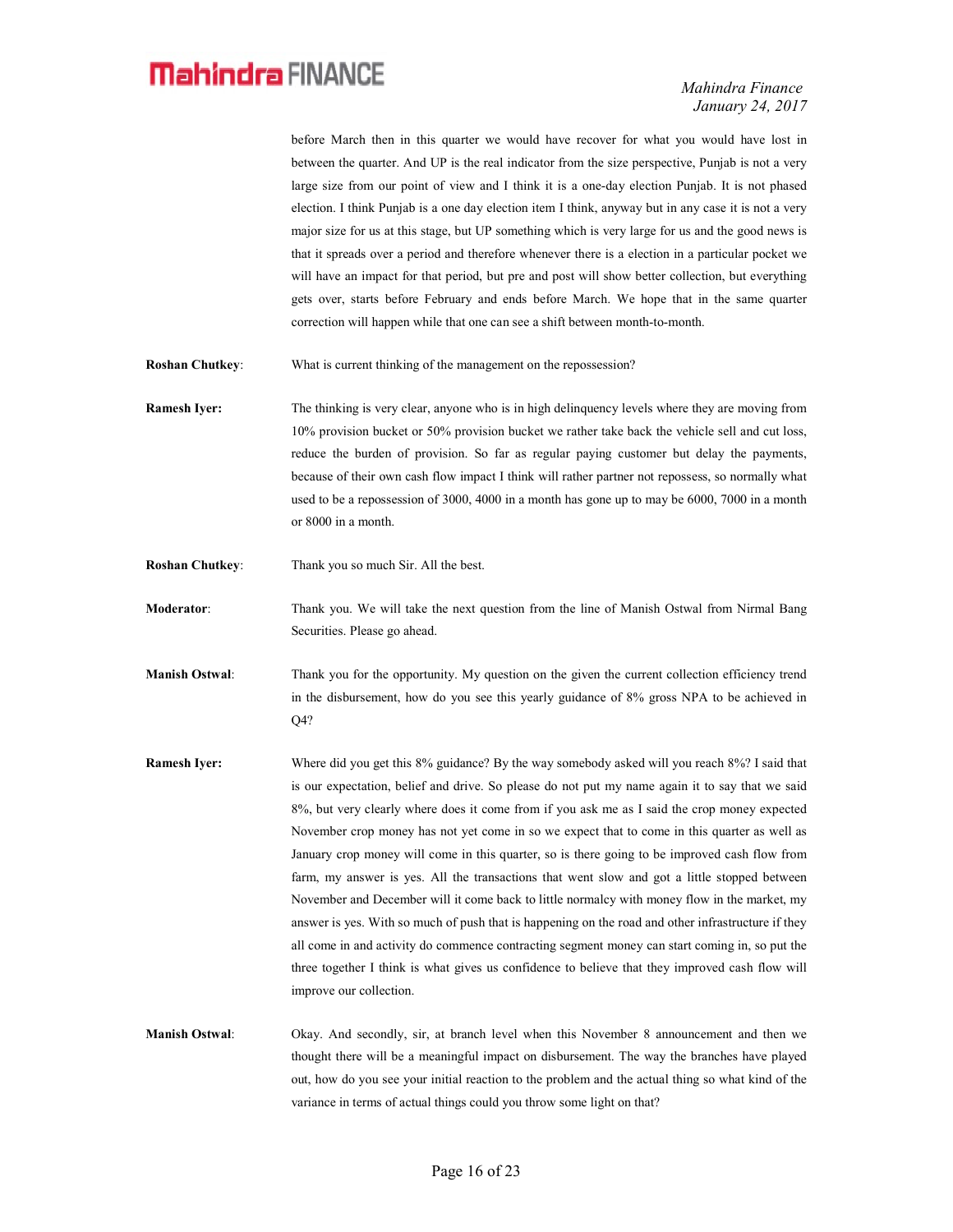- Ramesh Iyer: I started off from there. I said it is important to look at this quarter as October, November and December. October actually did very well for us, because there was no demonetization, phenomenal festival positivity, good monsoon ended, so everyone expected that the yields will be good in November and December, so actually now at October saw a big growth of 20% for us in terms of disbursement is concerned. November was a disaster both for business and collection perspective. We had a 20% dip in collection. What we saw as an improved collection in December was just good enough to collect one installment of December; they could not cover up for November.
- Manish Ostwal: And lastly, this disbursement growth of 16% so given the other segments we are targeting like non-Mahindra vehicles and non-Maruti vehicles also so overall disbursements pace, what level we can maintain?
- **Ramesh Iver:** So if October was a very good month and that is why we have ended by 17%, so between January to March if March is like October for some reason than one can expect some kind of 12%, 13%, 14% growth possibility, but if OEM flats out and they remain kind of subdued and constant I think we would have also be back to 8% to 10% kind of situation. We are enablers. I think for us what you need to understand is we are not losing market share while we are not very interested in substantially gaining market share.
- Manish Ostwal: Okay. But we are targeting new segments where we may get better or increasing market share like this thing so in a way it is increasing the overall disbursement.
- **Ramesh Iyer:** It is true, but you should also not forget that other volumes are remaining subdued or degrowing also, there we are losing right?
- Manish Ostwal: And last question on the cost of funds movement because the interest rates are going down and when we see the impact on our financials to reflect that trend?
- Ramesh Iyer: I think once the overdue levels come down, NPL levels come down, which means we do not need to borrow any money to protect the overdues that is use our own money for business and borrow only to the extent that the growth demands borrowing, then you will see the benefit of it. See currently, when the overdue levels also remain a little high right, so for lending we are borrowing so that means everything comes with some cost.
- Manish Ostwal: Thank you.

Moderator: Thank you. Next question is from the line of Alpesh Mehta from Motilal Oswal. Please go ahead.

- Alpesh Mehta: First of all, regarding the movement of the contracts into the NPLs, I believe last quarter we had around 175000 contracts, which has increased to around 220000 and you mentioned around 70000 got added, right. Is this calculation right?
- Ramesh Iyer: Sorry, I missed your question can you repeat sorry?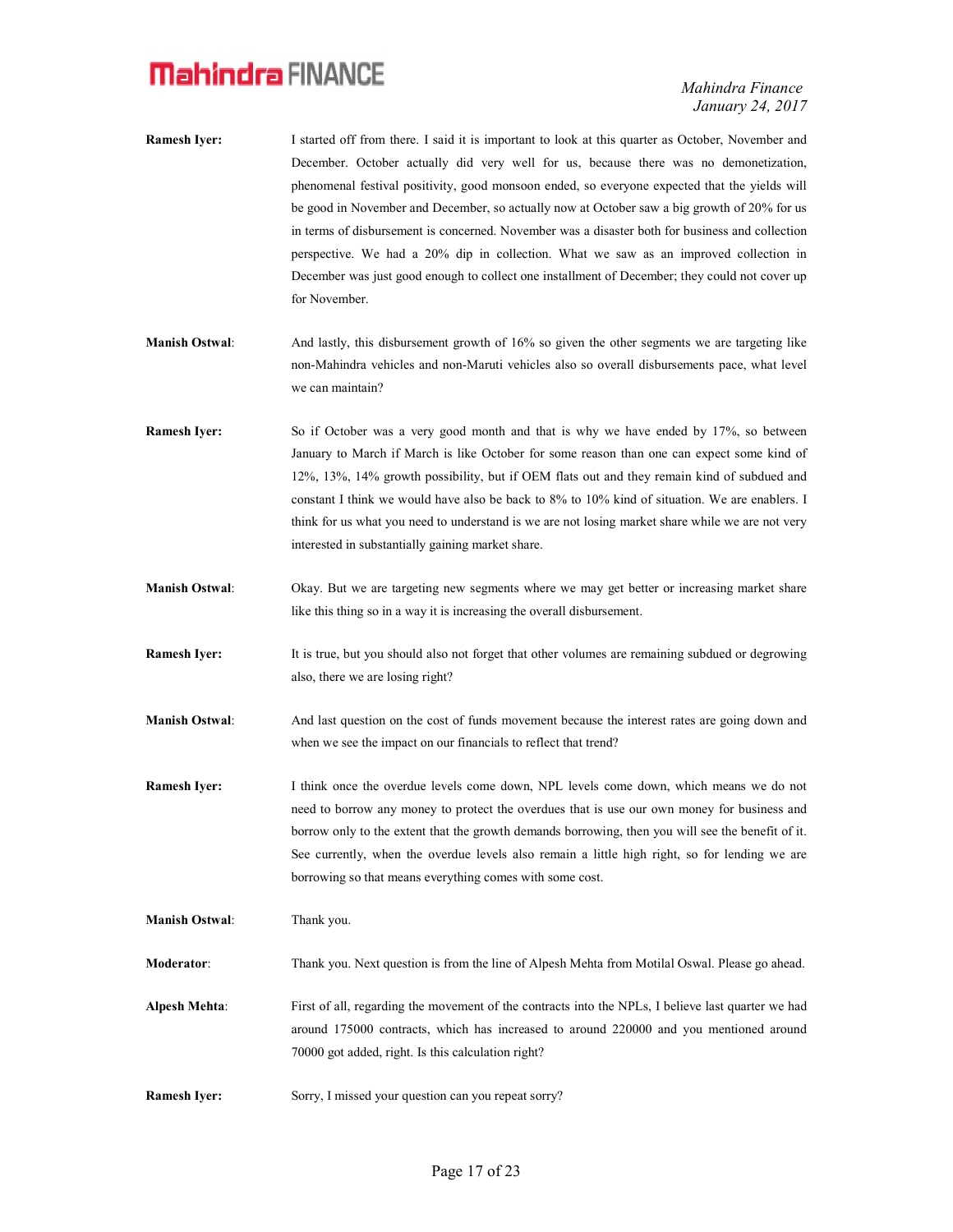Mahindra Finance January 24, 2017

| <b>Alpesh Mehta:</b> | The movement of contracts at the end of second quarter into NPL category, at the end of second<br>quarter there were around 1.75 lakh contracts?                                  |
|----------------------|-----------------------------------------------------------------------------------------------------------------------------------------------------------------------------------|
| <b>Ramesh Iyer:</b>  | It has become 219 as of December.                                                                                                                                                 |
| <b>Alpesh Mehta:</b> | Which is 2.19 lakh and during the quarter we added 70000.                                                                                                                         |
| <b>Ramesh Iyer:</b>  | That is right.                                                                                                                                                                    |
| <b>Alpesh Mehta:</b> | Okay. So what is moved out of the NPL category are around 26,000 contracts during the quarter?                                                                                    |
| <b>Ramesh Iyer:</b>  | Correct.                                                                                                                                                                          |
| <b>Alpesh Mehta:</b> | Okay. And these 70,000 contracts include the RBI dispensation?                                                                                                                    |
| <b>Ramesh Iyer:</b>  | Yes, it includes everything and about 44000 to 45000 contracts are registering moment demand<br>in the same quarter while they have moved out.                                    |
| <b>Alpesh Mehta:</b> | Okay. So, the 70,000 contracts would include that 40000 to 45000?                                                                                                                 |
| <b>Ramesh Iyer:</b>  | That is right.                                                                                                                                                                    |
| <b>Alpesh Mehta:</b> | Okay. And when I look at this 70,000 contracts average ticket size, should I be taking around<br>Rs.3 lakhs per round?                                                            |
| <b>Ramesh Iyer:</b>  | One should take about 3 to 3.5 lakhs.                                                                                                                                             |
| <b>Alpesh Mehta:</b> | So around Rs.2000 Crores of gross addition during the quarter to the NPL category, including the<br>demonetization dispensation?                                                  |
| Dinesh Prajapati:    | That is 3.5 that is a ticket size at the original stage of beginning. It will not be necessarily that at<br>the time of getting into NPL there is zero repayment.                 |
| <b>Ramesh Iyer:</b>  | Somebody would have given pay 12 months, 14 months before which they came into NPL also,<br>so from that point of view if you want to take you can take about 2 lakhs odd figure. |
| <b>Alpesh Mehta:</b> | Around Rs.1500 Crores of gross addition during the quarter to be NPA?                                                                                                             |
| <b>Ramesh Iyer:</b>  | Should be there.                                                                                                                                                                  |
| <b>Alpesh Mehta:</b> | Of that, around Rs.650 Crores is related to demonetization.                                                                                                                       |
| <b>Ramesh Iyer:</b>  | That is right.                                                                                                                                                                    |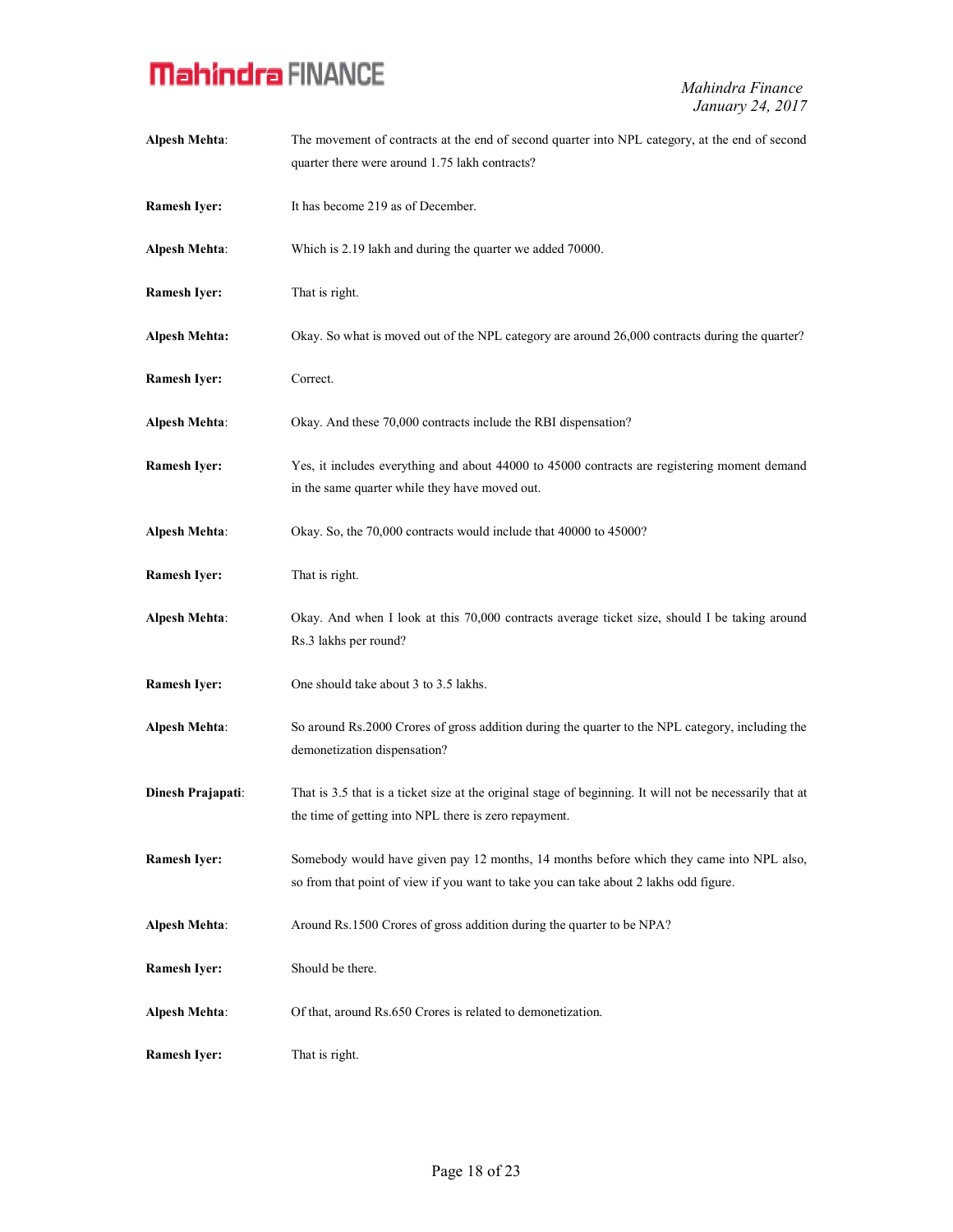Alpesh Mehta: And secondly, how many contracts repossessed vehicle that we would have sold during the quarter? Ramesh Iyer: How many we would have sold during this quarter is about 6700 vehicles or something we sold. Alpesh Mehta: And normally we are now repossessing around 7000 to 8000 vehicles a month? Ramesh Iyer: Yes, we used to earlier repossess about 3000 vehicles that have gone up to 4000 to 5000 type numbers now. Alpesh Mehta: Because I believe last quarter you mentioned the number of around 10000 vehicles? Dinesh Prajapati: Yes, that is stock. Ramesh Iyer: That is stock, now it has moved to 15000. Alpesh Mehta: The stock has moved to 15000 vehicles? Ramesh Iyer: Yes, so we have opening stock of 10000 assume that we repossess something like 15000-odd vehicles during this period and sold about 7000 to 8000 vehicle, which ended up as 15000 odd thousand vehicles as of December 31[corrected]. Alpesh Mehta: Just one technical clarification if during due to this demonetization 650 Crores worth of accounts which were not paid as of paid December 31, would they have been categorized as NPL as of January 1, as per RBI regulation? Dinesh Prajapati: As per RBI regulation 90 days he has given dispensation, but technically it does not make sense because we would have anyway, it does not matter because our disclosure will happen only on March 31. V. Ravi: If it is not collected it will be NPA by March 31, 2017? Alpesh Mehta: My question over here is assuming that I had the account, which was standard as of July 31, we have 120 days so till we recognize NPA after 120 days right, till November 30<sup>th</sup> that account would have remained as standard account and on December 1, it would have been categorized as the NPL account? Ramesh Iyer: Correct. Alpesh Mehta: Now there is a RBI dispensation for two months and during those months if the account which was standard and turning into to NPL category you can keep that account as a standard and on January 1, you have to recognize to the original movement levels, is that? V. Ravi: Yes some of the contracts may become as of January 1, that the contract which would have become NPA on November 2, because we have considered all contract as November 1 as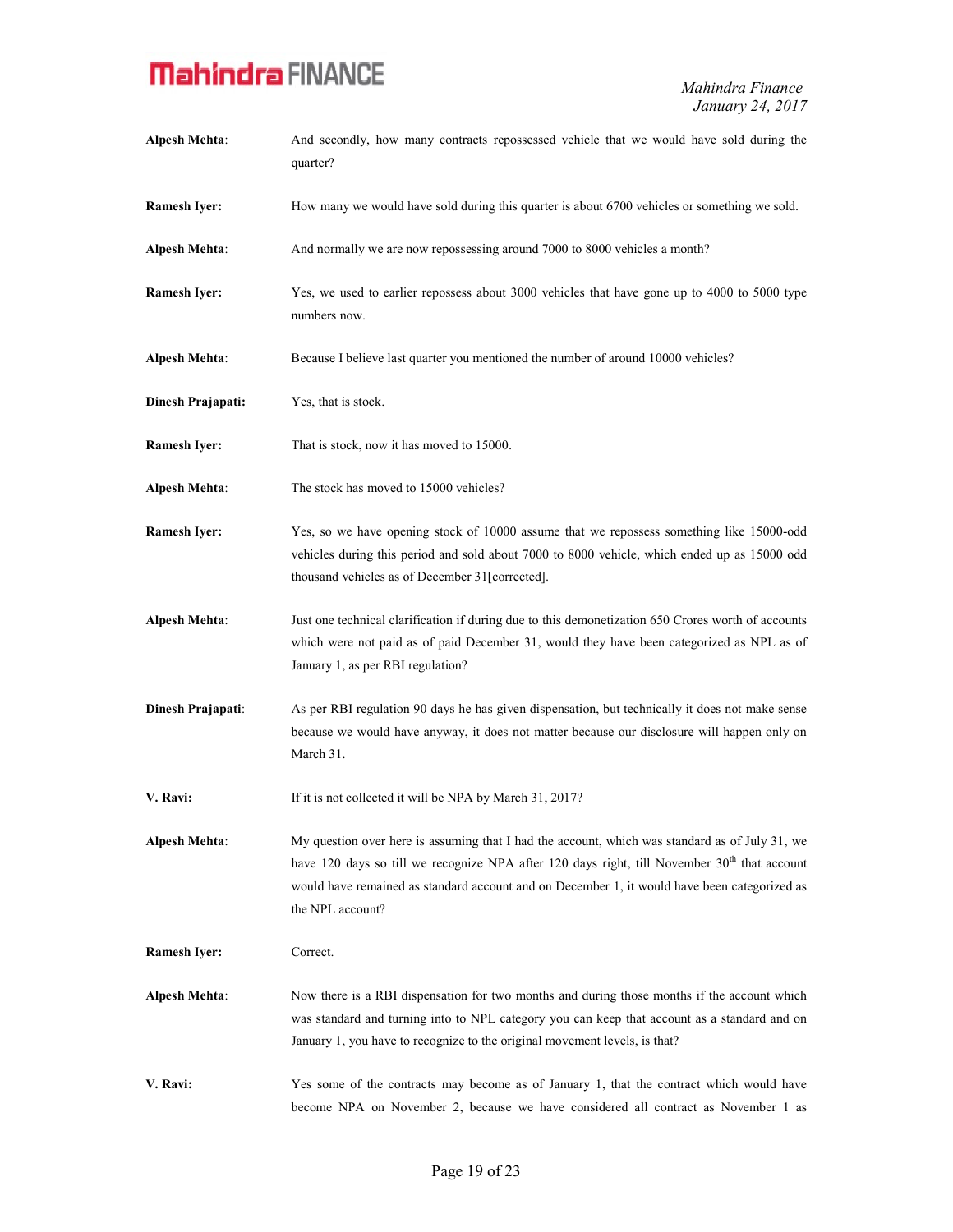standard if on November 2, if some contract would have become NPA that was deferred to January 1, otherwise generally speaking it will start kicking from this month end, next month ultimately ending in March.

- Ramesh Iyer: But can you simplify this whole problem more certainly we can put it this way that whatever dispensation we have taken, if we do not collect between February and March they will all become NPA.
- Alpesh Mehta: And whatever the demonetization related specific NPA may be because of the inability to repay after the demonetization that NPL will hit us in 1Q of next year?
- V. Ravi: Everything will be in March. March only, that thing will defer to the next financial year.
- Ramesh Iyer: 152 Crores which we have taken as differentiation if no money is collected in the quarter this 152 Crores we will provide.
- **Dinesh Prajapati:** Even if we collect and it remains in the same
- Ramesh Iyer: If we collect and if they remain in NPL we will provide, we have to bring them out of NPA. That means they have to go below four EMIs.
- Alpesh Mehta: No. My question over here is assuming that I had the account, which was standard as of July 31. We have 120 days till we recognize NPA after 120 days, right? It works out to till November 30 that account would have remained as a standard account and on December 1 it would have been categorized as the NPL account.
- Ramesh Iyer: Can I simplify your problem? On 31<sup>st</sup> March whichever contract is four EMI outstanding will be NPA, whether they are November, December, dispensation, no dispensation forget all category, March 31, whichever account is four EMI outstanding will be NPA.
- Alpesh Mehta: Thank you so much. That is it. Thank you.

Moderator: Thank you. Next question is from the line of Karthik Chellappa from Buena Vista Fund Management. Please go ahead.

Karthik Chellappa: Thank you very much for the opportunity Sir. A few questions given that high notes have been demonetized in future are we thinking about alternative collection mechanisms and if so how feasible is it?

Ramesh Iyer: So we are thinking we have the customer think, that we are introducing ECS, we are introducing PDC, we are introducing POS everything we are doing, but fundamentally his revenue stream has to change from cash to something else, then only he is going to use all this system. If he is selling and collecting cash his convenience is to pay us in cash. We should not forget that people were paying cash for two or three reasons, one it was very convenient for him to transfer his problem to us right, administratively that was the easiest one. Second is if he is paying in cash he chooses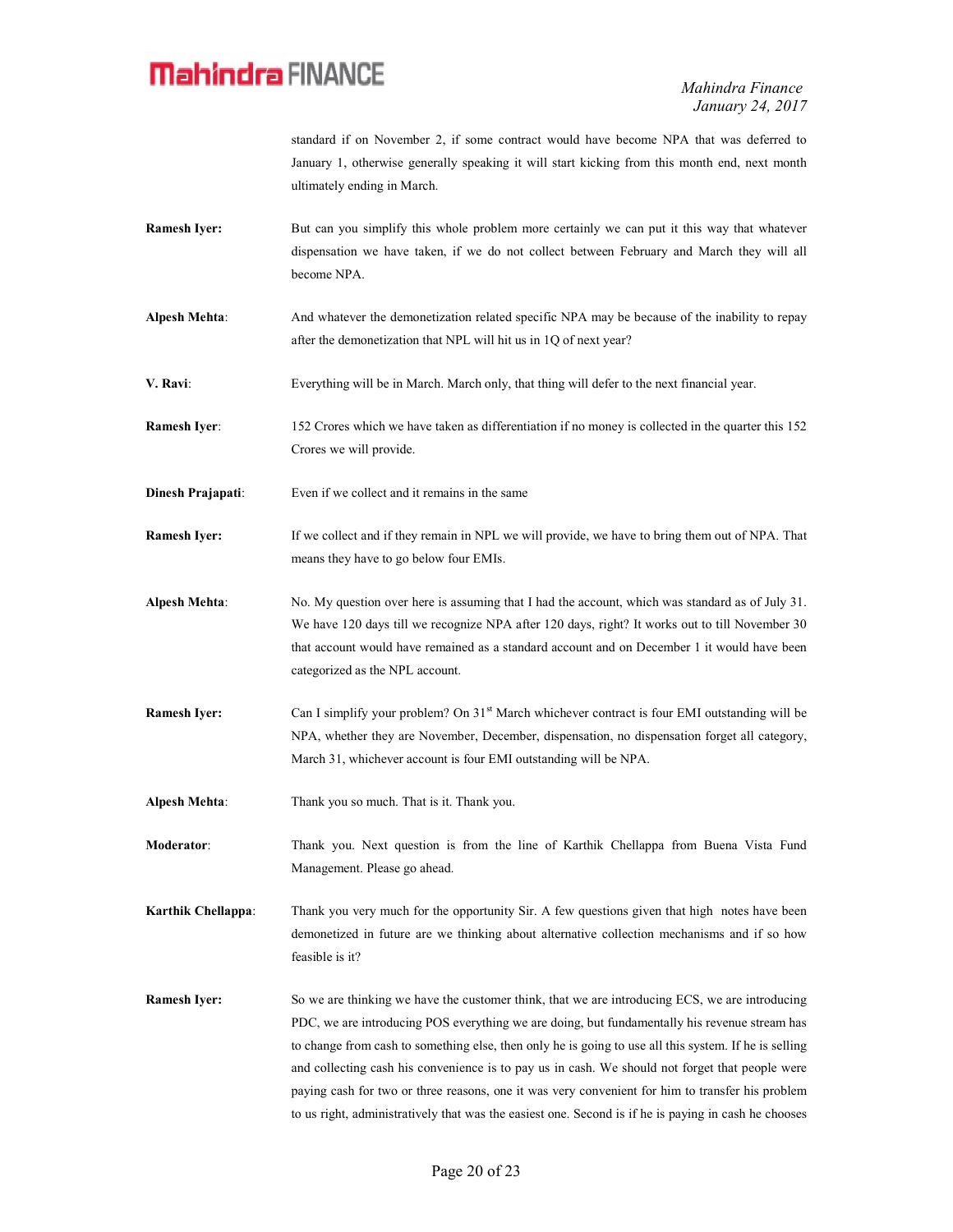to pay whenever he wants. If he is giving an easiest instruction or PDC on the appointed day it will go into his bank and it has to be paid up, so that is the second problem that he has. The third problem he has is his inflow is a much unstructured inflow because of which he is not able to commit to you when and how he will pay. While taking a loan he knows that on  $10<sup>th</sup>$  if he takes the loan,  $10<sup>th</sup>$  of every months he has to repay, but his inflow does not support such a commitment and that is the facility we give and that is a premium we charge for that facility and therefore what is so far a strategic differentiator, we will not force ourselves to standardize it and make it difficult for us while we will attempt everywhere to provide that facility to make his and our life easy.

- Karthik Chellappa: Okay got it and Sir with the increasing focus on formalizing the economy per se do you think some of the larger NBFCs who are hitherto focused in Tier 1 and Tier 2 towns can probably now start to get into your territory because their cash flow assessment at the margin become easier?
- Ramesh Iyer: So our take is as follows. I think we have never feared of competition. We always have believed competition will expand the market. If all of us believe that another 10 NBFCs are going to come to rural market and the market will remain the same size then all 10 of us will kill each other. The 10 of us will have to come and expand the market. The market is so large that Mahindra Finance in spite of doing whatever it is doing is not cornering a very large market share, so the credit expansion will happen if more players come that is what the whole government push about financial inclusion and drive is all about. Government is not saying we want more NBFC or more finance company to come to rural because one company is making all the money or one company is doing all wrong things. They want more finance company and more banks so that more people can get the credit, so let us unnecessarily not pressurize ourselves by saying is more player going to make it more difficult for anyone to do any business my answer is no to that. The second thing is of course more players should come then what is the advantage of our player like us who has been there for 21 years with 4 million customers, 1100 branches, 24000 people and relationship with every OEM and every dealer. Unless we do everything wrong it is not so easy for someone to take over from us and why would we do anything wrong.
- Karthik Chellappa: Got it. Sir on your observation of stepping up to the reposession rate this quarter now given that the second hand market would have virtually collapsed because of the cash crunch having such number of vehicles in stock 15000 would not you be in the way compounding the problem and do not you think the reprocess value will probably deteriorate further?
- Ramesh Iyer: Okay, let us put it in three categories or rather two categories. Vehicle with us and vehicle with customer okay, customer is not paying and we are selling it at a low price, which better?
- Karthik Chellappa: What I am trying to get at is the price at which you are selling?
- Ramesh Iyer: No, no, I am saying. Let say customer owes me Rs.3 lakh of and he is not paying and I have got that vehicle with me and I get only Rs.225000 because the price has collapsed, I still think Rs.225000 is better?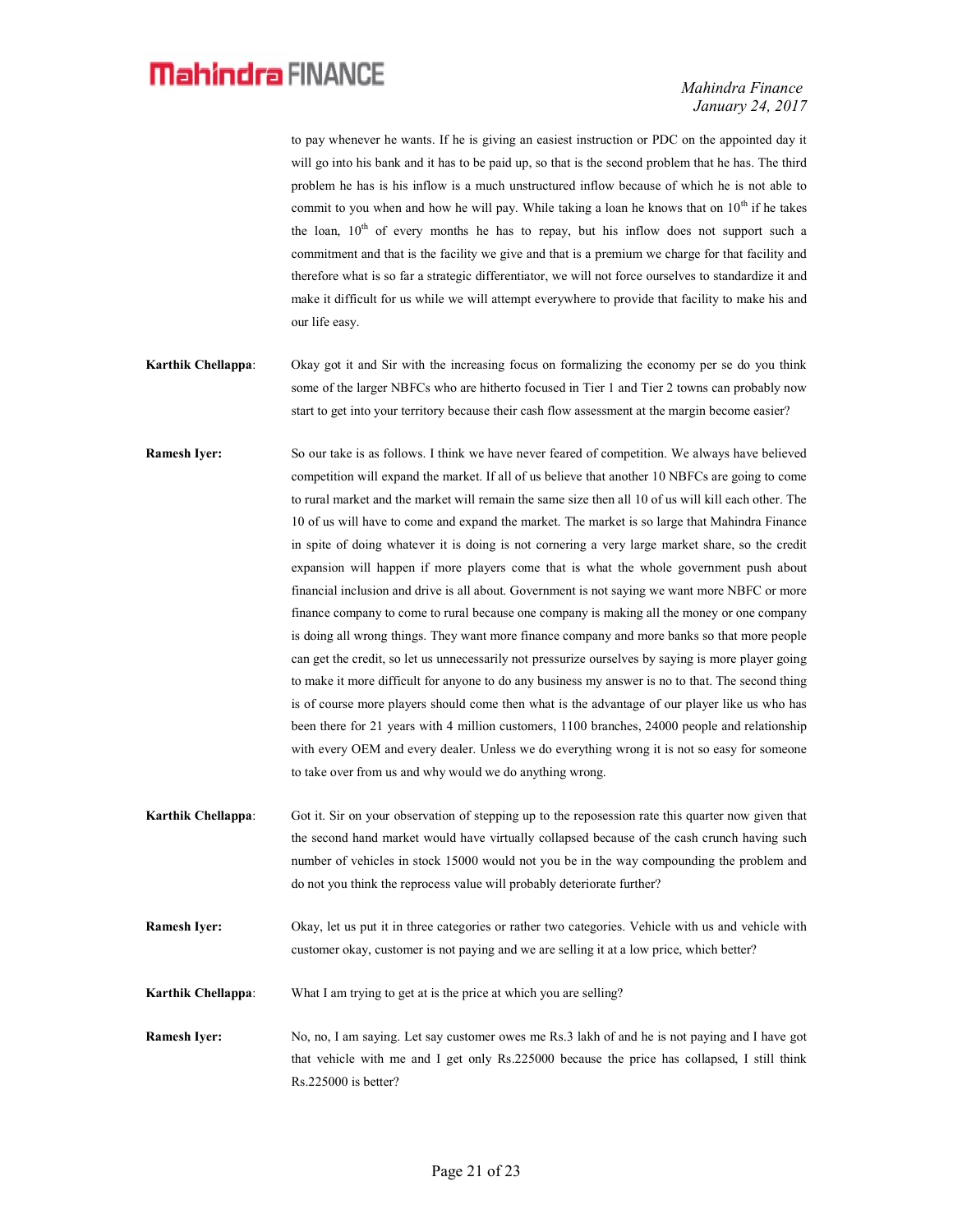Mahindra Finance January 24, 2017

Karthik Chellappa: But given the cash crunch instead of 225 how much do you think you will get now will it be like 2 lakhs?

Ramesh Iyer: I am talking cash crunch price of 225. I am saying 225 is what I get today for a vehicle suppose instead of 3 lakhs that the customer, see if the customer is able to pay regularly, I will not touch that vehicle that is why I explained saying we are repossessing from high delinquent account, people owe pay me in installment, 12 installment whose intension itself to repay is going to change, because he also sees a dip in his resale price, he is not earning enough, see why did we delay repossession first of all in the past, we delayed the repossession in the past when we saw the market conditions will improve due to infrastructure. We saw the market conditions will improve due to better crop, due to good monsoon. If those two events were to happen we thought there will be a better cash flow and many, many more people will repay and then at that stage whosever does not repay we can easily repossess then comes the demonetization which is making even borderline case becomes difficult to repay then we said, now do not delay at least repossess vehicles which are high delinquent even if we make a little loss. Now when we repossessed vehicle where we have met 50% provision, the book loss on vehicle will not be a high, because we have already provided 50% and our belief is that on a second hand market, however, the price drops at least 40%, 50% price can be recovered, yes we can recover the entire due of our customer, but at least in the book we may not have to incur a bigger loss on this vehicle. At the same time do not forget, 15000 on a standalone looks a large number compared to 6000 or 7000 vehicle that we had in the past or 10,000 in the past, but 15000 on a 2 million live customer and 15000 on a 2.5 lakh NPA case is not a very large number to worry about and 15000 spread over 1200 branches is not more than 8 to 10 vehicle per branch is again not a large number to worry about and all 15000 vehicles are not at the same type and therefore all of them will not in the same loss is the third thing is that we need not to worry about.

- Karthik Chellappa: Okay and Sir lastly on this investigation proceeding which has been initiated by the sales tax department in Maharashtra, I thought the taxability on the sale of repossessed vehicle because we have been doing this in the normal course of business, should not give rise to any such claim, but it seems that they have initiated proceedings for the last five years and the amount is pretty sizeable almost like Rs.26 Crores odd, can you give a some color about this and what do you expect the outcome of this to be and can this set up precedent for sales tax department in other states to follow suite?
- Ramesh Iyer: This is not the only state where we have a similar problem or we are not the only company who is having this problem, so one is collectively it is getting represented by the association with the sales tax authority who seem to appreciate what we say, but do not want to act, because it is a revenue stream, so that is the first level of basic understanding. Second is we do not capitalize this vehicle, it is held on trust on behalf of the defaulter and being sold out and out from the defaulter to another customer and therefore there is really no sale or no value add, so this all will have to go to the next level of tribunal or whatever you call it as where the documentary evidences will have to be proved. So this is the long drawn process, it will require RBI intervention, it will require association intervention, it will require legal interpretation, it will